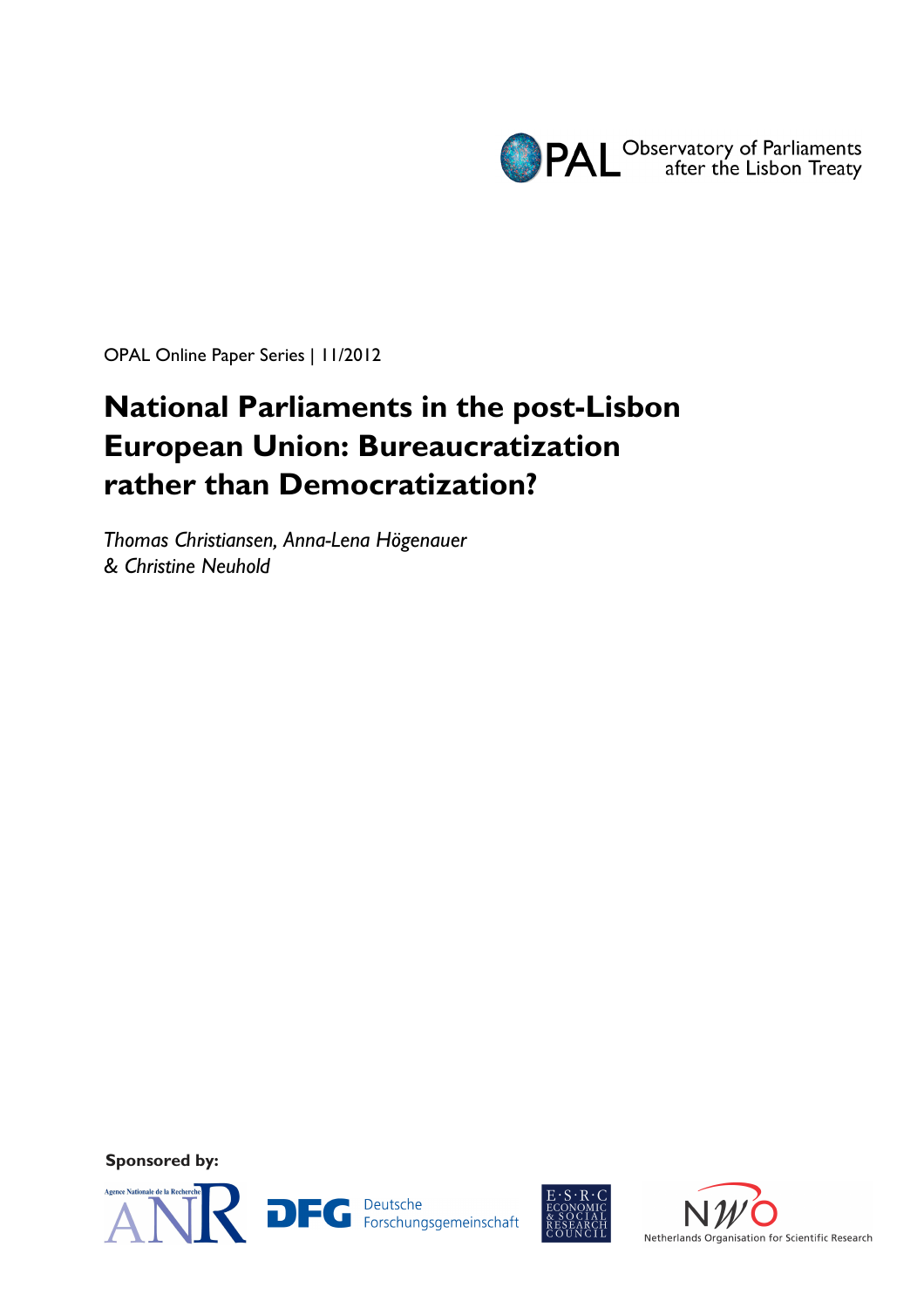This online paper series is published by the **Observatory of Parliaments after the Lisbon Treaty** (OPAL).

OPAL is a scientific consortium comprising researchers from four partner institutions:









**University of Cologne** 

OPAL Online Papers are published at **www.opal-europe.org**.

**Series Editors:** Thomas Christiansen & Ariella Huff **ISBN:** 978-90-818813-7-1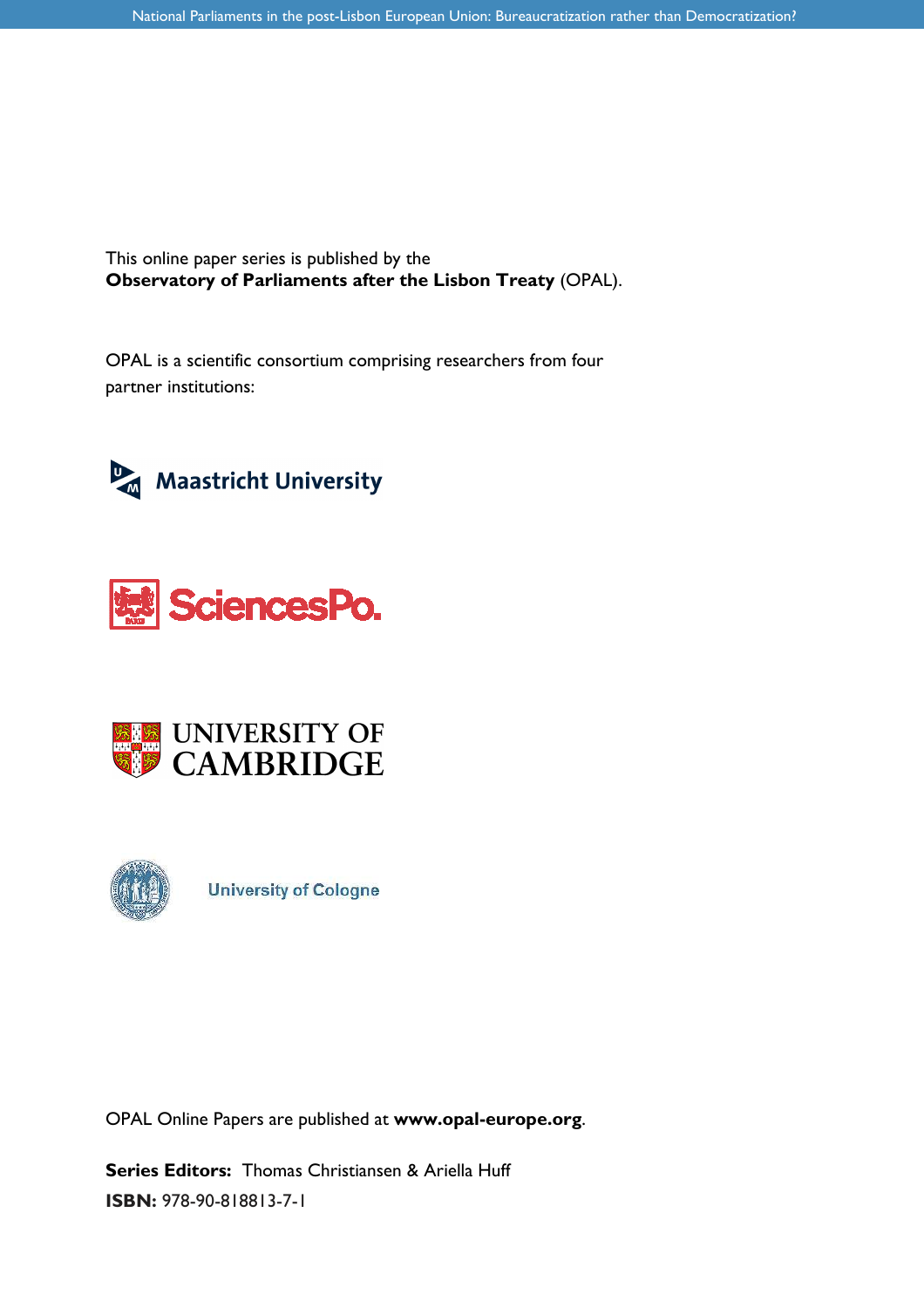## National Parliaments in the post-Lisbon European Union: Bureaucratization rather than Democratization?<sup>1</sup>

*Thomas Christiansen, Anna-Lena Högenauer & Christine Neuhold* 

## **Abstract**

 $\overline{a}$ 

*Much of the discussion about the provisions on national parliaments in the Lisbon Treaty has concerned the potential for increasing politicization and parliamentarization of EU politics. However, a more immediate change can be expected at the domestic level, as national parliaments adapt to make effective use of these new powers. In order to approach this question systematically, this article develops a framework for the analysis of the Europeanization of national parliaments that starts from the recognition that the Lisbon changes involve an inherent dynamic towards increasing transnational interaction among parliaments as well as pressures to rely more on technical expertise and administrative support in their internal workings. The processes of transnationalization and bureaucratization are considered as key indicators that help us to identify different degrees of Europeanization of national parliaments in the EU. As a final step, the article develops a typology of national parliaments based on the assumption that the more Europeanised parliaments will tend to invest more into their administrative resources and will engage to a greater extent with other national parliaments as well as with EU-level actors. The conceptual framework developed here is designed to facilitate systematic empirical research into the Europeanization of national parliaments.*

**Key words:** European Integration, Europeanization, Bureaucratization, Transnationalization, National Parliaments, Lisbon Treaty

<sup>&</sup>lt;sup>1</sup> This paper has been accepted for publication in 2013 as an article in *Comparative European Politics*.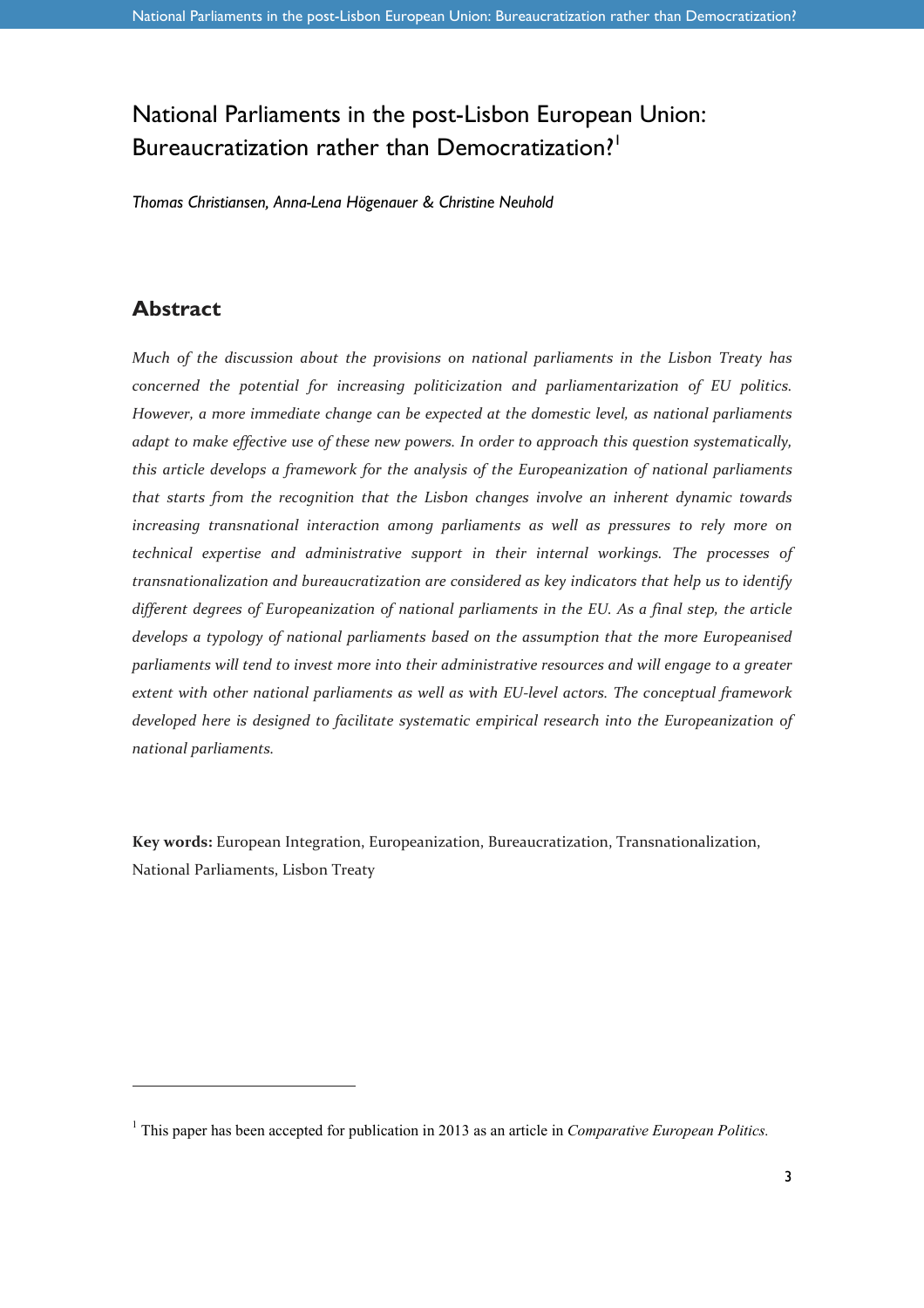## National Parliaments in the post-Lisbon European Union: Bureaucratization rather than Democratization?

*Thomas Christiansen, Anna-Lena Högenauer & Christine Neuhold* 

#### **Introduction**

Much of the discussion of the Lisbon Treaty has been about its potential to enhance the politicization and parliamentarization of European Union (EU) politics, in particular in the wake of the expansion of the powers of the European Parliament (EP) and the introduction of elements of participatory democracy through the European Citizens Initiative. In the same vein of bringing Europe closer to the citizens, the role of national parliaments in EU decision-making has also been upgraded: these have acquired new powers to review and object to draft legislative acts, building on earlier provisions introduced by the Maastricht and Amsterdam treaties as well as on the Barroso initiative that followed the failed ratification of the Constitutional Treaty (Kaczynski, 2011). This gradual expansion of powers has been reflected in the scholarly debate. Following accounts of how parliaments were the "victims" of European integration due to a process of "deparliamentarization" (Moravcsik, 1995; Norton, 1996; Weber-Panariello, 1995) in the 1990s, national parliaments have been portrayed as more active players in the context of EU integration after the Treaty of Amsterdam (e.g. Auel and Benz, 2005; O'Brennan and Raunio, 2007), although some still raise the question as to whether national parliaments are "losers or late-comers" (Maurer and Wessels, 2001) or indeed whether they are "destined for irrelevance" (Raunio, 2010).

In this context, attempts have also been made to classify national parliaments according to their formal-legal powers and to explain variation across the EU with regard to the way in which the executive can be held to account (Maurer and Wessels, 2001; Kiiver, 2006). The introduction of the 'Open Method of Coordination' (Benz, 2007; de Ruiter, 2010) and recent reforms through treaty change have opened up new areas of research (e.g. Cooper, 2006; Cooper, 2012; Raunio, 2007; Rothenberger and Vogt, 2007; Kiiver, 2011; Kiiver, 2012).

Unlike most of these previous contributions, this article focuses not on the influence that national parliaments may or may not have at the EU level, but on the reverse: it addresses the question whether and how the new opportunities arising from the Lisbon Treaty change the practices and procedures of national parliaments. The wider issue here is the possible transformation of parliamentary practice in the European Union, and the eventual move towards a – however imperfect – multilevel democracy in the European Union. Addressing these questions is an empirical challenge (and one that will be addressed in forthcoming publications; see Heffner *et al*,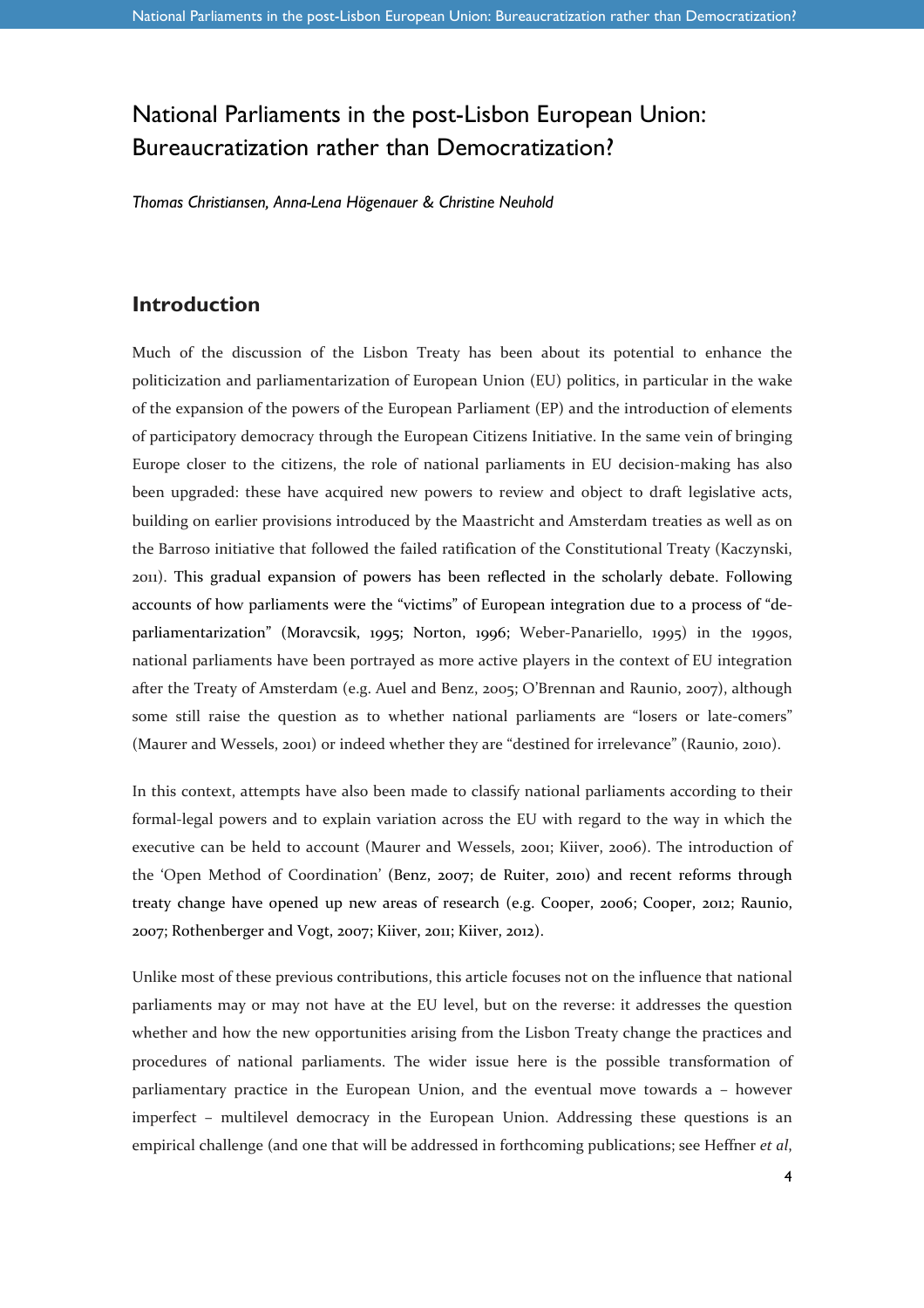2014 and Christiansen, Högenauer and Neuhold, 2014), but first of all it requires the development of conceptual and analytical frameworks in order to study these potential domestic changes systematically.

With this aim in mind, the present article proposes a conceptual framework designed to identify if and how EU level changes impact on the national level. The framework, as developed in the subsequent sections of this article, is based on three initial assumptions are derived from our preliminary research. First, we start from the recognition that the vertical process of national parliaments needing to 'digest' and respond to initiatives from 'Brussels' is an elementary feature of the evolving system. While this *vertical* dynamic concerning pressures from the EU level is evident and immediate, our second assumption concerns the *horizontal* dynamic which is more of an indirect result of the need for parliaments to coordinate their scrutiny activities in order to make effective use of the post-Lisbon Early Warning System. This involves a new intensity in the networking among national parliaments – one that builds on, but goes beyond, pre-existing interparliamentary cooperation and which includes networking with EU institutions.

The third assumption goes beyond the existing focus on the (party) political and deliberative dynamics by acknowledging in the importance of the administrative dimension. While much of what has been done by and through formal institutions has been dominated by the political preferences of elected members, political party hierarchies, parliamentary speakers and committee chairs, we consider it important to take the potential input of administrators into the internal handling of EU affairs and inter-parliamentary cooperation seriously.

The proposed framework for the analysis of national parliaments in the post-Lisbon EU therefore relies on the following key elements:

- first, a process of *Europeanization* of national parliaments, indicating the potential changes within domestic arrangements, procedures and resource allocations in response to developments at the European level;
- second, a process of *transnationalization*, being concerned with the potential intensification of contacts through transnational networks of policy-makers from national parliaments and EU institutions; and
- third, a process of *bureaucratization*, resulting from the potential for administrative players playing a significantly greater role with respect to the internal handling of EU affairs in national parliaments and the development of transnational networks.

In the following we will fully explicate each of these processes individually and establish possible linkages between them. In particular, we advance the argument that the Europeanization triggered by the Lisbon Treaty not only has impacts on domestic structures and procedures, but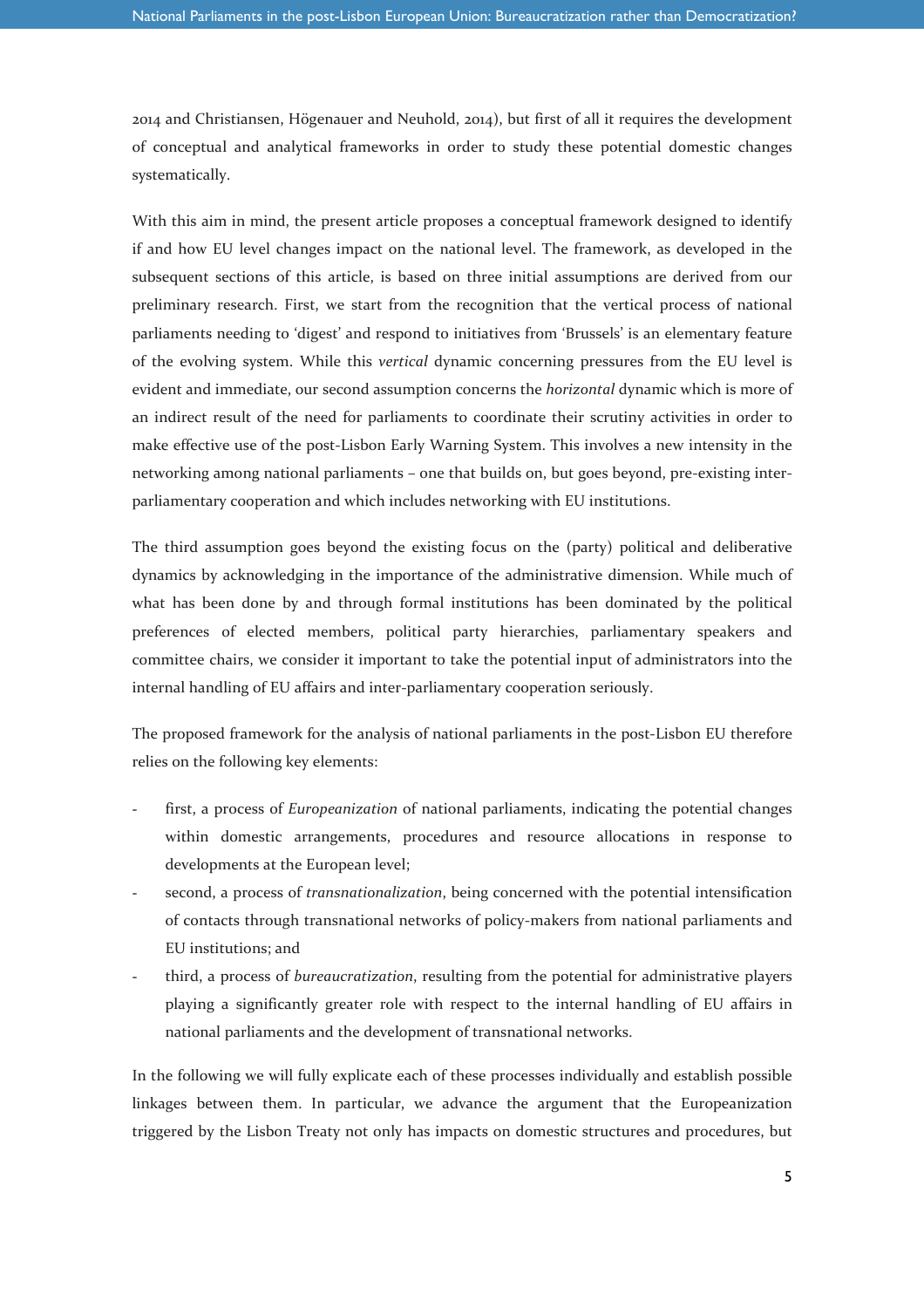leads, as a corollary, to processes of transnationalization and bureaucratization. This argument is based on the observation that the effective use of the new powers pushes national parliaments, on the one hand, to cooperate better with each other (transnationalization), and, on the other hand, to rely to a greater extent on technical expertise in EU-related matters (bureaucratization).

Building on this recognition of the linkages between the three processes, the final objective of the conceptual development proposed here is to identify the degree to which different national parliaments are subject to Europeanization on the basis of the degree of the bureaucratization and transnationalization that can be observed in their work. In other words, we argue that the more "Europeanised" parliaments tend to invest more into the provision of administrative resources for European affairs and engage to a greater extent with their counterparts in other member states as well as with EU-level actors.

This article proceeds in the following section to set the scene by outlining the new provisions on national parliaments in the Lisbon Treaty, before then developing in greater detail the conceptual framework for the study of national parliaments in the EU. This involves, as a first step, the discussion of the three key concepts of Europeanization, transnationalization and bureaucratization and their inter-linkages in greater depth, followed by a typology of national parliaments in the EU on the basis of the preceding discussion. By way of conclusion, we spell out the implications – and the need – for further empirical research in this area, and also highlight the significance of such findings in terms of the wider normative debate about European democracy.

#### **National Parliaments in the Lisbon Treaty**

*As a result of concerns about a 'democratic deficit' of the EU, the issue of national parliaments was included in the Laeken Declaration as one of the key priorities to be considered by the Convention on the Future of Europe (European Council, 2001). Following the negotiations in both the Convention and the subsequent Intergovernmental Conferences, stipulations on enhancing the role of national parliaments were first enshrined in the Constitutional Treaty and later taken over virtually unchanged into the Lisbon Treaty (Raunio, 2007; Kiiver, 2012: 20).* 

The new provisions most likely to affect the day-to-day functioning of national parliaments are the right of national parliaments to receive all Commission consultation documents, all instruments of legislative planning and all draft legislative acts that are sent to the EP and to the Council as well as the agendas and minutes of Council meetings (Article 1 and article 2 of Protocol on the role of national parliaments), and the mechanism called the "Early Warning System" (EWS). Under this mechanism, any chamber of a national parliament may, within eight weeks from the date of transmission of a legislative act in the official languages of the Union, send to the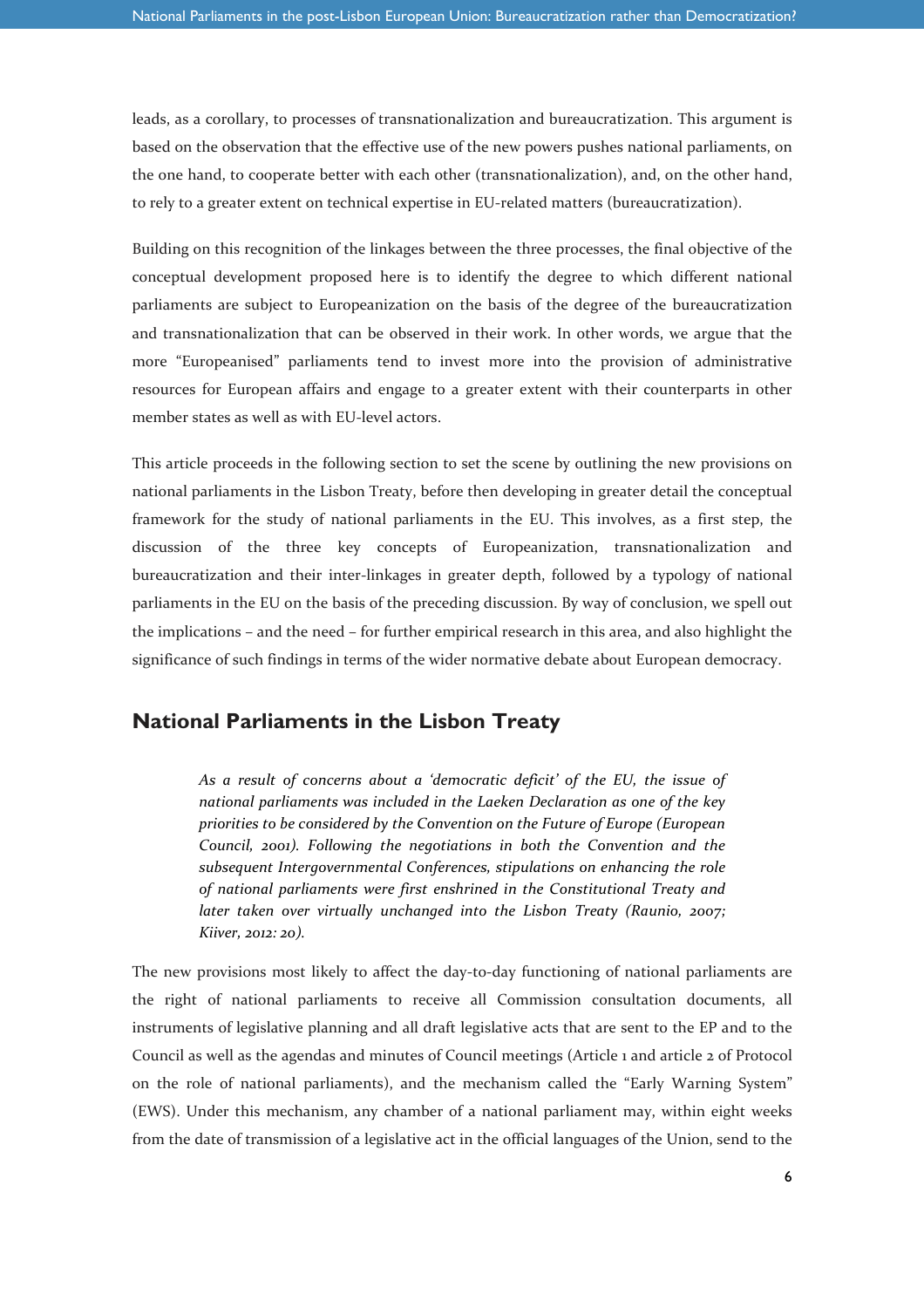Presidents of the EP, the Council and the Commission a reasoned opinion stating why it considers that the draft in question does not comply with the principle of subsidiarity. Each national parliament has two votes and in the case of bicameral systems, each of the two chambers has one vote. Where reasoned opinions on non-compliance with the principle of subsidiarity represent at least one third of all the votes allocated to national parliaments, the draft must be reviewed (also called "yellow card" procedure).<sup>i</sup> The institution that has put forward the proposal may maintain, amend or withdraw the draft and has to justify the decision. If, under the ordinary legislative procedure, the reasoned opinions represent at least a simple majority of the votes, the Commission has to issue a reasoned opinion if it decides to maintain the proposal (so-called "orange card" procedure). In that case, if, by a majority of 55% of the members of the Council or a simple majority of the votes cast in the EP, the legislator is of the opinion that the proposal does not comply with the principle of subsidiarity, the draft shall be given no further consideration  $(COSAC, 2008: 23-24;$  Kiiver, 2012 27-31):<sup>ii</sup>

The powers conferred by the Treaty on national parliaments are narrowly circumscribed in terms of a 'subsidiarity check' and in part depend on the support of at least one EU institution. Nevertheless, national parliaments have obtained for the first time a formal role in EU policymaking. As the effective use of these powers is expected to require adaptation, we seek to understand what impact these reforms will have on *the functioning of national parliaments* and to what extent this will lead to genuine Europeanization.

## **Conceptualising the Impact of the Lisbon Treaty Reforms on National Parliaments**

#### *The Process of Europeanization*

The concept of Europeanization is a late-comer in European integration research. Until the early 1990s, the literature largely focused on the bottom-up process of the pooling of sovereignty and failed to address the top-down impact of European institutions and policies. This tendency is reflected in some of the definitions of Europeanization (cf. Risse *et al*, 2001). Nevertheless, the predominant use of the concept today is either top-down or circular, i.e. that domestic actors attempt to influence European policies and institutions that in turn influence domestic actors (cf. Börzel, 2002; Radaelli, 2003). In line with the top-down focus of this article, Ladrech's classical definition of Europeanization as "a process reorienting the direction and shape of politics to the degree the EU political and economic dynamics become part of the organizational logic of national politics and policy-making" (1994: 69) will be retained for its clear lines of causality.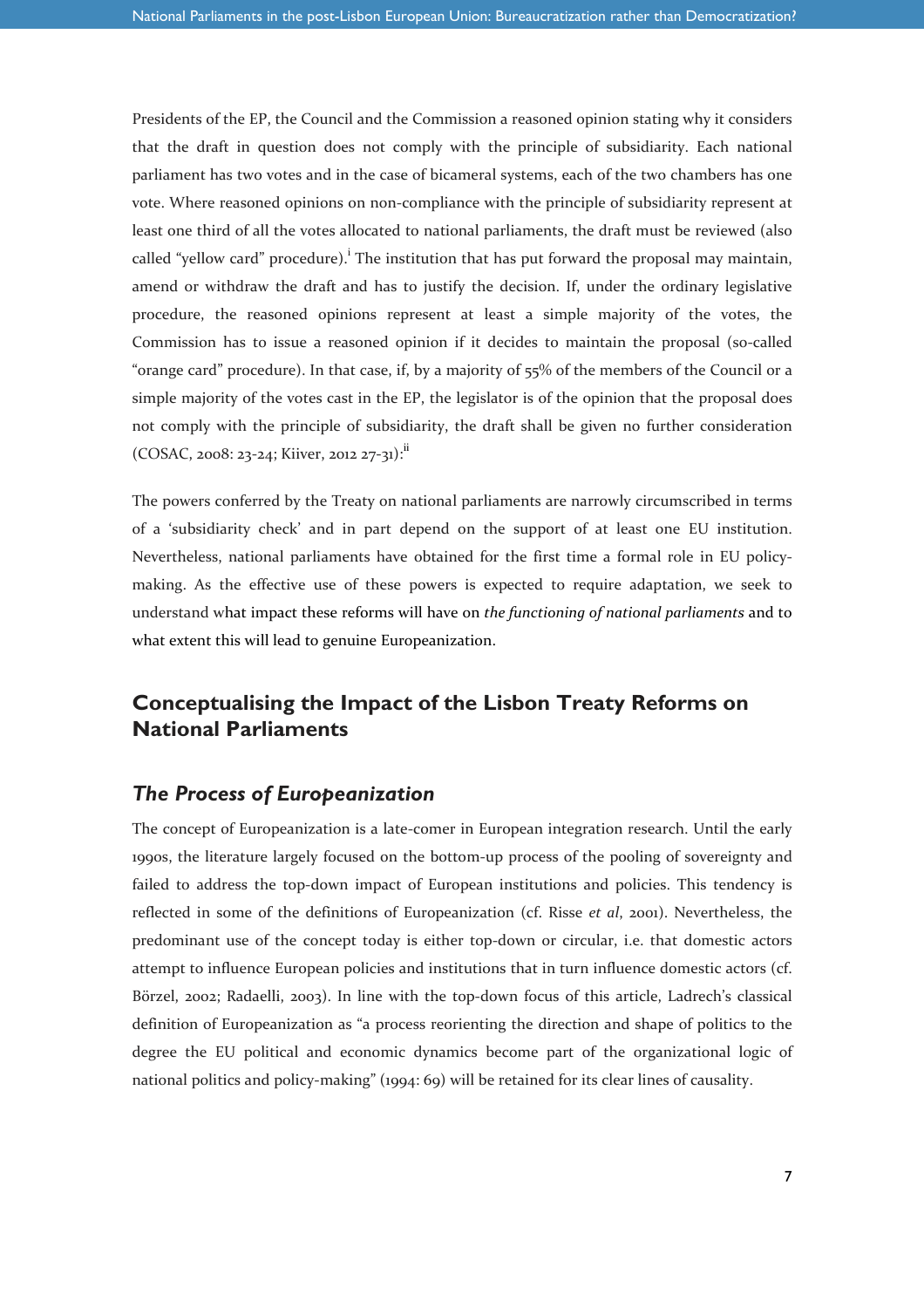The existing literature on the Europeanization of national parliaments documents that the role, functioning and organization of national parliaments have changed, mostly by focusing on the establishment and powers of European Affairs Committees and changing procedures (e.g. Norton, 1996; Hansen and Scholl, 2002; Dimitrakopoulos, 2001; Auel, 2006; Holzhacker, 2007). Sectoral committees have received much less attention (Raunio and Wiberg, 2009: 75). While the need to look at the role of sectoral committees in EU affairs was recognized over a decade ago (e.g. Raunio, 1999: 186) genuine empirical interest in sectoral committees is relatively recent (e.g. Raunio and Wiberg, 2009). Another aspect that has been overlook is the adaptation of administrative support structures.

In examining the degree of Europeanization of national parliaments after Lisbon, two questions arise: Are all actors equally willing to adapt? And will all actors have the capacity to adapt (in equal measure)? The answers to these questions matter, because the new powers acquired by national parliaments are ultimately meaningful only to the extent to which they can actually be wielded. This is particularly pertinent in the case of the EWS, where the influence of national parliaments depends on their ability to reach a certain threshold of votes. What matters is not so much the *individual* capacity of national parliaments to act on EU legislative proposals, but their ability to *collectively* respond through the EWS mechanism. If a significant number of chambers are unwilling or unable to be involved in the process, this negatively affects the ability of the remaining chambers to issue a yellow or orange card. We therefore need to understand the circumstances under which Europeanization of national parliaments is likely to occur.

In its explanation of the dynamics of domestic adaptation, the Europeanization literature generally draws on a mix of institutionalist explanations. The core assumption is that adaptational pressures occur if there is 'misfit' between European requirements and domestic policies, procedures or institutions (Börzel and Risse, 2003). From an actor-centred institutionalist perspective, change can be the result of changes in the power balance between domestic actors (Auel, 2005). From a sociological institutionalist perspective, regular interaction between actors can alter their beliefs and perspectives thereby changing their strategies (Knill and Lehmkuhl, 2002: 260).

The literature has interpreted the shift towards executive dominance as a result of European integration as an instance of 'misfit' (Auel, 2005: 307). The scrutiny activities of national parliaments and attempts to mandate national parliaments can be interpreted as an attempt to regain influence. The Lisbon Treaty has created new opportunities for participation that can contribute toward reducing this misfit. However, they can only be used effectively if national parliaments address two challenges: firstly, they have to reorganise their internal procedures and resources in a way that allows them to filter a vast amount of highly technical legislation, and,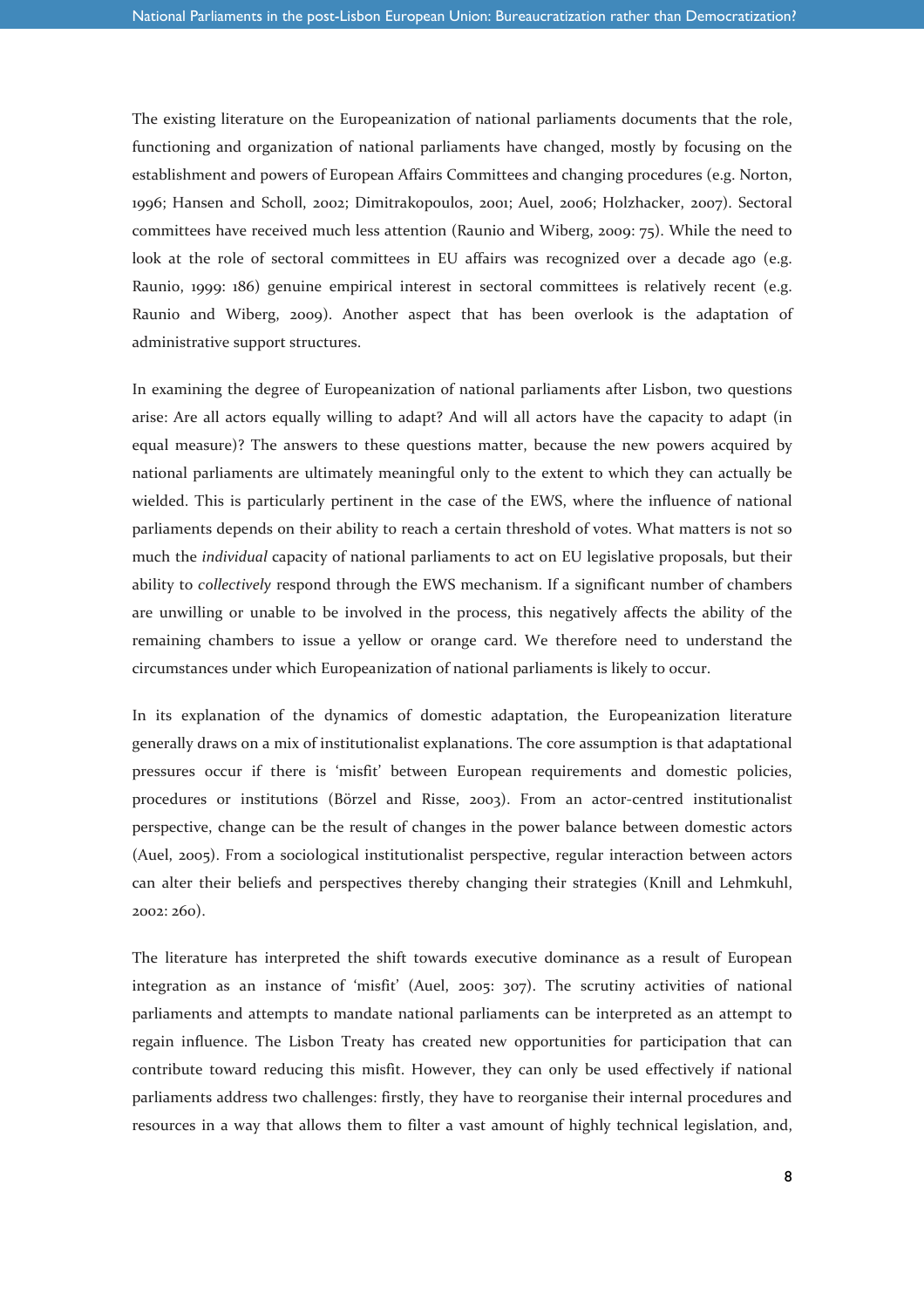secondly, they have to cooperate with other parliaments on legislation of interest to them in order to obtain the required number of votes to issue a yellow or orange card under the EWS. Until such an adaptation has taken place, a gap between what is *possible* according to the Treaty and what is *feasible* will persist*.* More concretely, we expect the adaptation to involve both the *bureaucratization* and *transnationalization* of the work of national parliaments (see following sections).

However, there are a number of intervening factors, mostly related to the domestic context, that influence the willingness and ability of a national parliament to change. For example, using Hansen and Scholl's useful distinction between constitutional misfit (e.g. formal scrutiny systems), functional misfit (e.g. for speaking parliaments) and cultural misfit (depending on adversarial or cooperative cultures) (Hansen and Scholl, 2002: 3-6), one could argue that working parliaments can adapt much more easily to the challenge of scrutinising large numbers of documents under the EWS than speaking parliaments.

Some institutionalist interpretations of the Europeanization process suggest convergence, as institutions in a shared environment are expected to adopt similar solutions in their quest to optimise their processes (Harmsen, 1999: 84). Convergence can also result from the imitation of the effective responses of others (Kassim, 2003: 89). Frequent interaction can lead to the emergence of similar perceptions among actors (Olsen, 1997: 161). In the case of national parliaments, we do indeed expect that all parliaments experience processes of bureaucratization and transnationalization as a result of European influences. Similarly, the increased workload is likely to give rise to a greater involvement of sectoral committees, replacing the past 'monopoly' of European Affairs Committees (EACs) over EU affairs. In the Netherlands and the Czech Republic, for example, specialized committees are starting to assume "responsibility" for EU policies that fall into their domain.

At the same time, both sociological and rational choice institutionalist approaches foresee continued divergence. Pre-existing structures and values can lead to different interpretations of challenges (March and Olsen, 1984), and different starting points can lead to different costbenefit ratios.

Overall, variation in the adaptation of national parliaments to the Lisbon provisions is likely to occur in the *extent* to which national parliaments bureaucratise and transnationalise their work, rather than in the *underlying direction* of this change. Existing qualitative research has identified a host of potential factors, but in the absence of systematic data across a large number of cases – an essential research agenda for the future – it is difficult to identify the factors that are truly significant for the adaptation of national parliaments to the Lisbon provisions. Based on insights from the existing literature on variation and characteristics of national parliaments in EU affair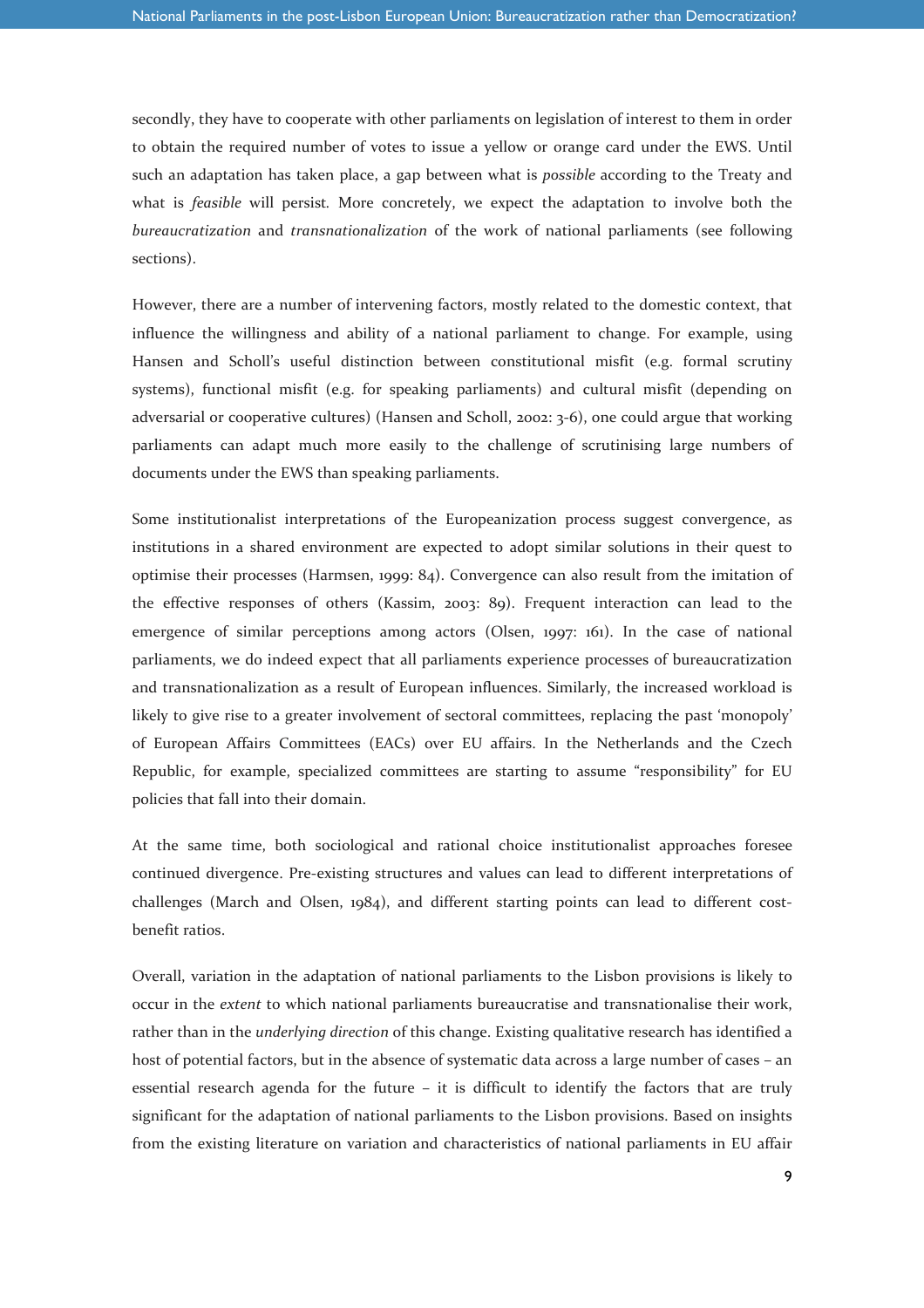scrutiny (e.g. Raunio, 2009; Damgaard and Jensen, 2005; Laursen, 2005; Kaczynski, 2011) and the initial findings of our own research, we advance the following propositions:

- In line with path-dependency, parliaments that have strong mandating powers are less likely to focus their attention on the EWS. For example, the Nordic parliaments can mandate their national governments in EU matters, which reduces the misfit between the parliaments' powers in domestic policy-making and their powers in European policy-making and thus the incentive to invest in the EWS compared to national parliaments that cannot mandate their ministers. We would therefore expect mandating parliaments to prioritise mandating over the EWS. By contrast, second chambers, which are often relatively weak even in domestic politics, are expected to see the Lisbon changes as an opportunity to carve a role for themselves.
- The extent of the Europeanization of a parliament is expected to depend on its resources. Thus, the parliaments of smaller countries with fewer financial resources may not only be at a disadvantage due to the EACs size but also due to staff resources. In the case of the latter, the financial crisis may provide a further barrier to an increase in resources.
- Parliaments in countries with majority governments and strong party discipline are expected to be less likely to adapt, as the majority party avoids open conflicts with its government. By contrast, parliaments in countries with minority governments or low party discipline are expected to be particularly active.

Any given parliament may, of course, be subject to several reinforcing or conflicting factors.

The next two sub-sections will elaborate on the two key aspects of the Europeanization process: bureaucratization and transnationalization. Particular attention will also be paid to how these phenomena can be measured, with a view to developing a typology of national parliaments.

#### *The Process of Transnationalization*

The EWS grants powers not so much to *individual* parliaments as it does to the *collectivity* of national parliaments in the EU. The system of yellow or orange cards is only activated by the 'vote' of a relevant number of national chambers (Cooper, 2012). Successful adaptation to this system therefore requires a *transnationalization* of parliamentary work, which refers to both a strengthening of the *horizontal* interaction among national parliaments and of the *vertical* interaction between parliaments (collectively and individually) and EU level actors. Such interaction is important, if not essential, in order to exchange substantive and procedural information, to form an agreed view of the way in which the principle of subsidiarity should be understood and applied, and subsequently to coordinate which legislative proposals should be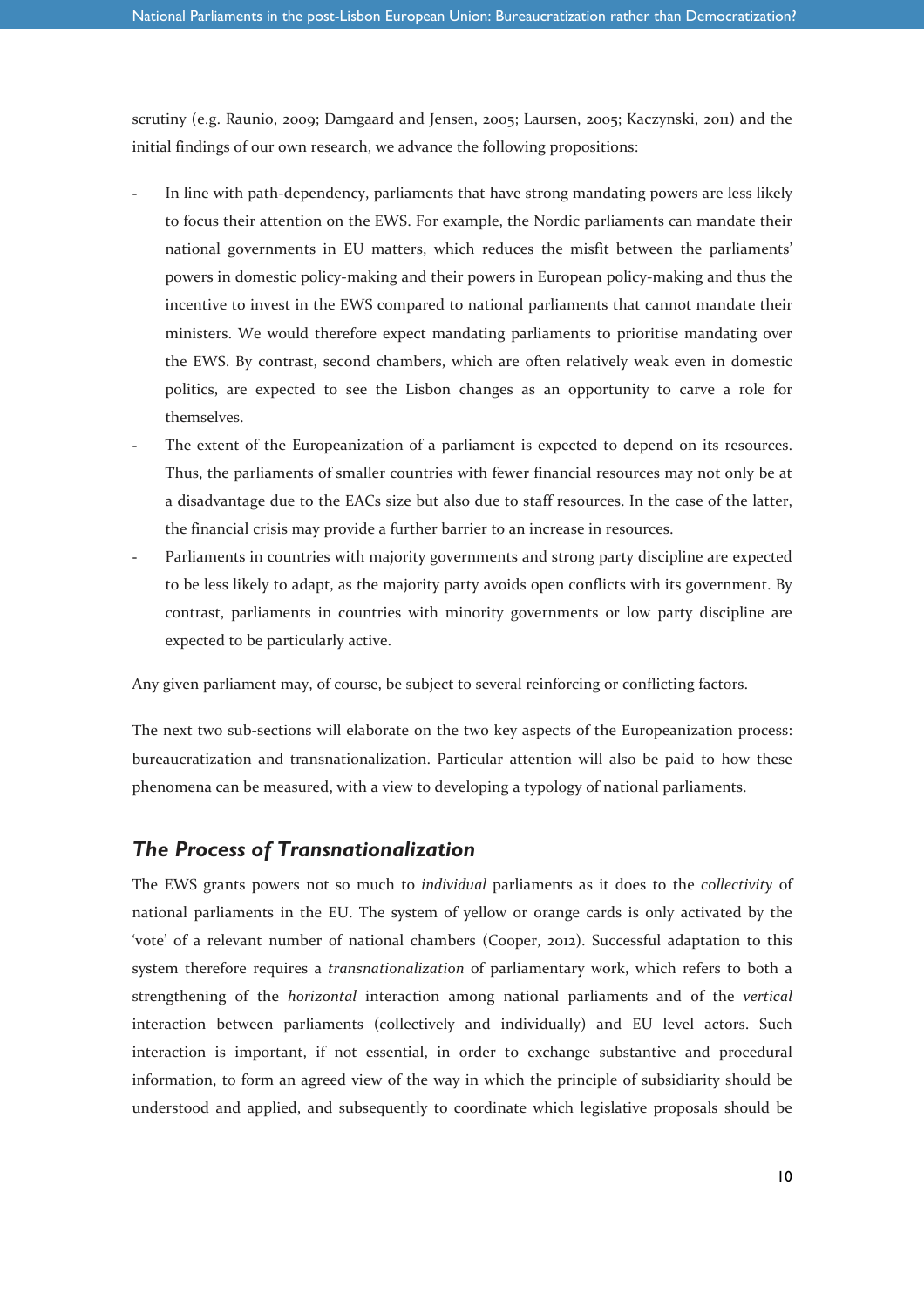'targeted' for review and what mechanisms should be set up in order to exchange information and views among the actors involved (cf. Cooper, 2006, 2012).

To a certain extent, this challenge ties in with long-standing structures for inter-parliamentary cooperation that form an important basis for adaptation since the Lisbon Treaty. However, in our view, it captures only a part of the wider phenomenon of transnationalization: transnationalization needs to capture not only the formal and informal interaction among MPs, but also the cooperation that occurs among civil servants, parliamentary officials, legal advisers and committee clerks.

On the political level, formal cooperation involves, as mentioned above, the use of institutionalised arenas such as COSAC (Conference of Parliamentary Committees for Union Affairs of Parliaments of the European Union), IPEX – the information exchange database through which documents concerning legislative scrutiny are transmitted (www.ipex.eu) – or the conference of parliamentary speakers. COSAC in particular, representing EACs, is a key player both for information exchange on scrutiny and for the exchange of best practice. However, alongside these formal and institutionalised mechanisms, the importance of informal contacts between MPs, often along party-lines, should not be neglected (Miklin and Crum, 2011).

In addition, our preliminary research has shown that a significant part of interaction among national parliaments, and with the European Parliament, is conducted through officials rather than elected politicians, and it is considered important that this dimension is part of the analytical frame (cf. Högenauer and Neuhold, 2012). The permanent representatives of national parliaments in Brussels (NPRs) in particular have arguably been playing a crucial role in coordinating national positions since the launch of the EWS, communicating issues raised in one member state's chamber to the members in other member states (Hoegenauer and Neuhold, 2012). Practically all member states have now an NPR resident in Brussels, with most bi-cameral parliaments having one representative for each chamber. A majority of the representatives are parliamentary career civil servants and have a comprehensive insight into their respective legislative system. The NPRs have their offices in close proximity to each other on the premises of the EP – a practical aspect which is both the sign of, and cause for, close cooperation among them. One key tool are the so-called 'Monday morning meetings' which regularly bring together the NPRs in order to exchange information and coordinate their (parliaments') actions especially when it comes to the EWS. This largely informal and administrative channel has so far been more significant in terms of transnationalization than the activities of political decision-makers, who have shown only a limited willingness to engage with the new system (Kaczynski, 2011: 15).

Our conception of transnationalization thus goes beyond the traditional idea of interparliamentary cooperation, with its emphasis on formal arenas providing the meeting place for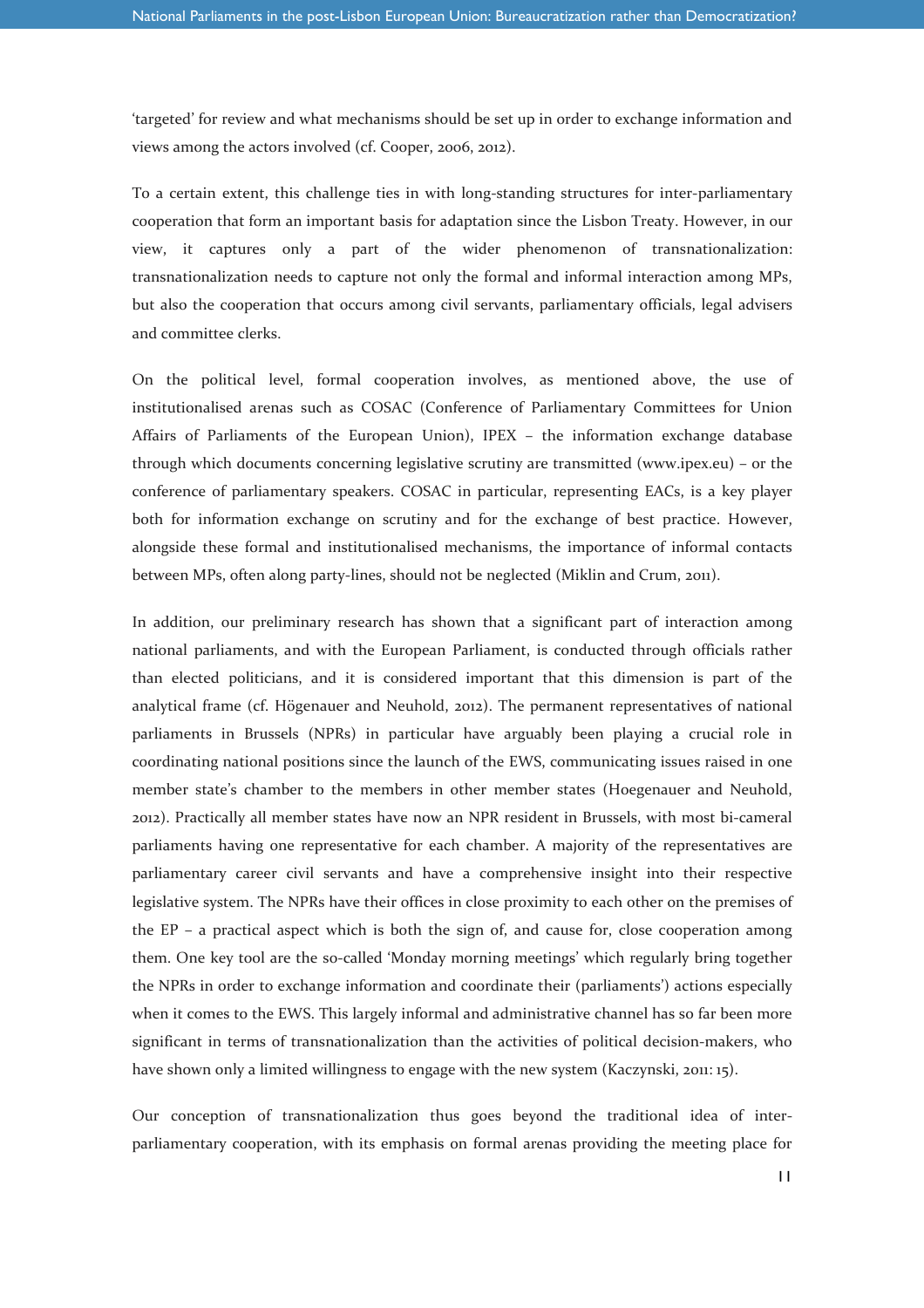elected politicians. From this starting point, we propose to differentiate between different degrees of transnationalization by categorising the activity of national parliaments as being either 'low', 'medium' or 'high' (see Table 1).

| Degree of<br><b>Transnationalisation</b> | <b>Indicators</b>                                                                                                                                                                                                                                                                                               |
|------------------------------------------|-----------------------------------------------------------------------------------------------------------------------------------------------------------------------------------------------------------------------------------------------------------------------------------------------------------------|
| Low                                      | Occasional and essentially informal contacts with other NPs or<br>European actors; dominant focus of the work of the NP on<br>mandating the national government                                                                                                                                                 |
| Medium                                   | Regular participation in institutionalised contact with other NPs<br>and/or European actors through mechanisms such as COSAC, IPEX,<br>NPR meetings, attendance of interparliamentary committee meetings;<br>provision of information to other NPs and European actors (e.g.<br>reasoned opinions on IPEX)      |
| High                                     | Intensive and constant level of contacts with other NPs and<br>European actors; active provision of information; active cooperation<br>with other actors (e.g. active discussion of legislation or a common<br>approach, alerting others to legislation and reacting to the<br>information provided by others). |

**Table 1** The Transnationalisation of National Parliaments after Lisbon

To a certain extent, assessing the degree of transnationalization of national parliaments can rely on the quantitative study of participation in formal interparliamentary meetings, visits to other parliaments and visits from foreign actors. Informal contacts can also be quantified, although this is likely to be more methodologically challenging and may have to rely on survey methods or interviews. However, in addition to this, the approach of parliaments can be studied qualitatively, for example by determining whether a parliament merely reacts to proposals from elsewhere, or whether (and to what extent) it also initiates such cooperation itself.

In the empirical research that will need to be done based on this conceptual framework, the following developments with regard to the transnationalization of parliamentary work might be observed:

- The adaptation to the EWS may lead to an increased transnationalization of parliamentary work and a strengthening of existing institutions of cooperation, such as COSAC or the Monday morning meetings of NPRs.
- For the most active participants in the EWS, this may also lead to more informal transnational contacts with a wider range of actors, such as MPs from specialised committees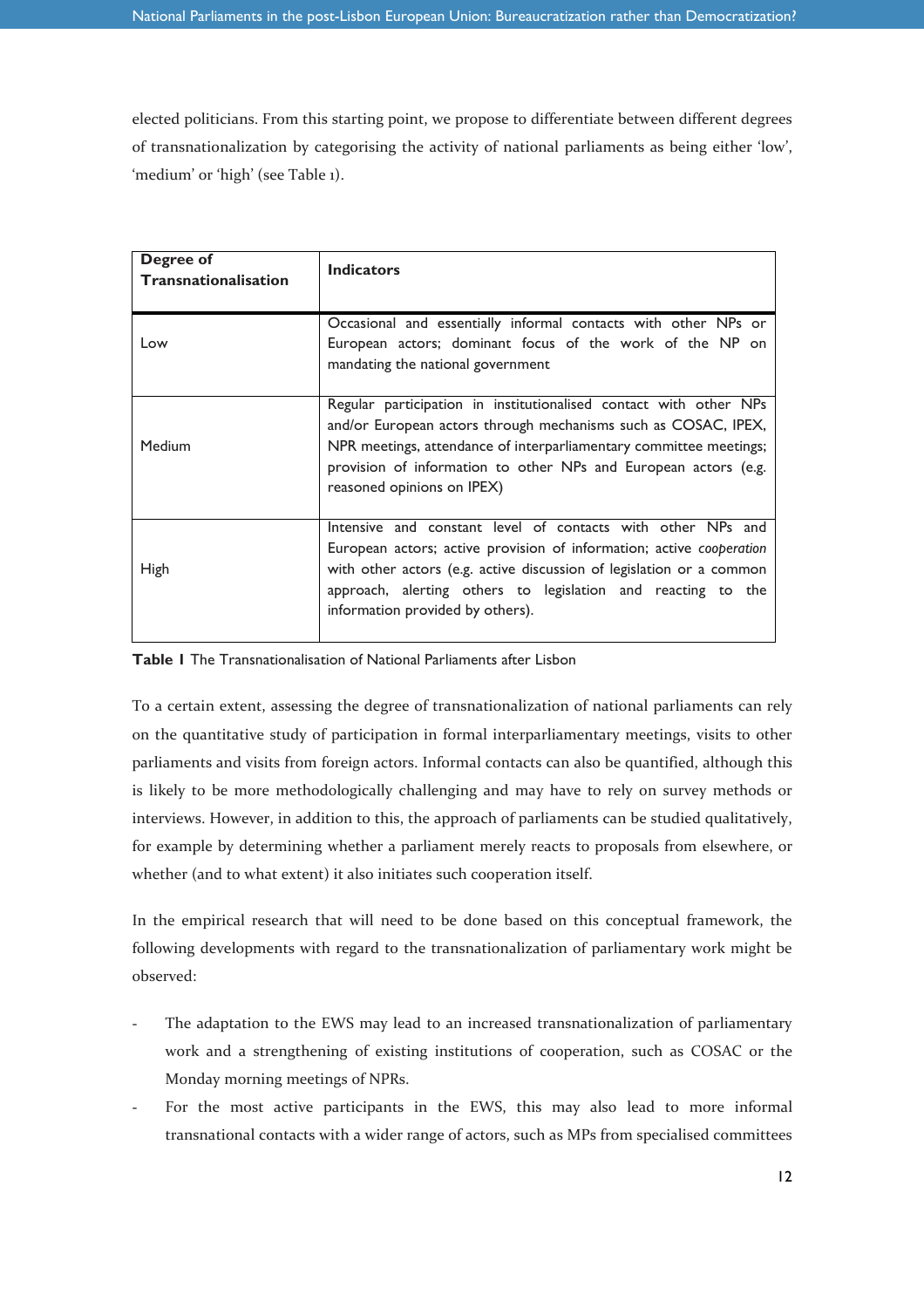(which now play a greater role in the scrutiny of European legislation) and committee officials.

- A multi-level web of interaction among parliamentary representatives at the EU, the national and regional level may emerge.

However, given the dynamic linkages between all three processes identified at the outset, the extent of transnationalization of individual parliaments will also depend on the factors identified with respect to the processes of Europeanization and bureaucratization.

#### *The Process of Bureaucratization*

In the modern, liberal welfare state, parliamentarians cannot make all policy decisions themselves. Simple time-limits, lack of technical expertise and other limitations make it obvious that elected policy-makers must delegate some of their decision-making authority to assistants, administrative officials (Arnold, 1987: 279). Why legislatures would delegate and how they can cope with the effects of this process has been extensively studied in the context of the US Congress (e.g. Moe, 1990: 223; McCubbins and Schwartz, 1984; Gailmard, 2002).<sup>iii</sup> These studies from the US Congress reflect that the delegation of powers to civil servants is "often a concession to expertise" and although procedures of retaining administrative control might have been carefully designed they are far from perfect (Gailmard and Patty, 2007: 536)

Our conceptualization of bureaucratization is based on the definition by Morgan and Perry, who define national service systems as "mediating institutions that mobilize human resources in the service of the affairs of a state." (Morgan and Perry, 1998; in: Van den Berg, 2011: 413). We expand this concept by focusing on human resources that serve not only the state in a narrow sense but also include parliaments and do not merely focus on national systems but also on actors that work within an increasing transnational arena. The EWS requires national parliaments to scrutinise an increased volume of documents within a short period of time and to draw up draft opinions. We thus expect those parliaments that wish to use it actively and effectively to increase the size and adapt the role of their bureaucracies, and thus mobilise more human resources, in order to be able to respond to the challenge. While there is hardly any research on the role and the nature of parliamentary administration, linkages can be made to the general literature on bureaucracies. From a conceptual angle one can *i.a.* discern attempts to observe the "effects" of Europeanization on national administrations from a comparative perspective - in the vein of identifying analytical arrangements that distinguish different administrative systems - and to search for possible effects of Europeanization on national executives (i.e. Knill, 2001; Goetz, 2000).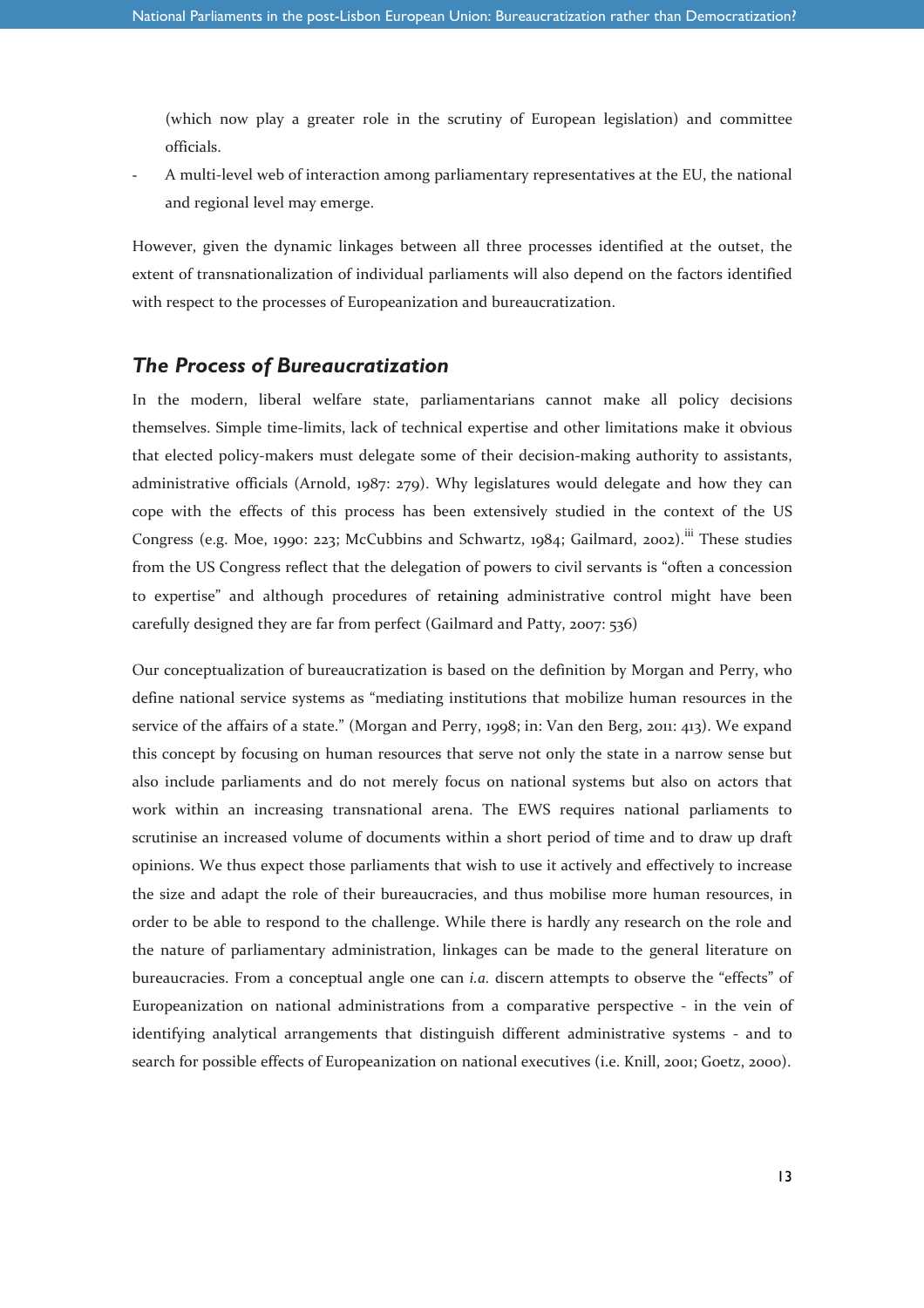Empirical research sheds light on what bureaucrats actually do and how this relates to instructions from their political masters. In this context Page and Jenkins identify three types of policy roles for middle-level bureaucrats in the UK:

- a production role when drawing up policy drafts and documents,
- a maintenance role in tending to- and managing policies, and
- a service role in offering knowledge and skills to a particular person or body on a continual basis (Page and Jenkins, 2005: 60-75).

The administrative base of the European Parliament (EP) has until recently been practically ignored in the scholarly debate. Neunreither can be seen as a pioneer in this context, giving a comprehensive insight into the role that administrative staff play within the EP and providing a historical overview from the 1950s until around 2005 (Neunreither, 2006). More recent research ranges from the assessment that administrators within the EP can be reduced to mere "paperkeepers" (Winzen, 2011: 41), to the observation that these are in fact players that *can* assume a steering role in the EU policy-process, i.e. influence the direction that process is taking (Dobbles and Neuhold, 2012). Egeberg (*et al*) (2012) find, when examining the activities of EP staff by way of an online survey, that the activities of these actors mainly revolve around expert and sectoral concerns.

As alluded to above, the role of bureaucrats within national parliaments within the European system of governance has been largely absent from the scholarly debate. An exception in this context is Baron (2012) who stresses that the within the French national assembly the sole access route to the parliamentary public service is that of an anonymous exam, the so-called 'concours'. This is seen to guarantee the independence of civil servants vis-à-vis parliamentarians. French civil servants have the duty to be neutral in the "Weberian sense" and thus cannot assume executive functions (Baron, 2012). Clearly, further research into the actual practice of parliamentary bureaucracy across the EU will be needed in order for us to develop a better understanding of the way in which national parliaments can handle the new challenges arising with Lisbon.

As discussed in the previous section, not all national parliaments will be equally interested in the EWS. However, those that seek to use it effectively are likely to see the following changes:

- Due to the sheer bulk of EU legislation, the pre-selection of which documents are to be submitted to subsidiarity control will be conducted by bureaucratic actors;
- Parliaments with administrations that have hitherto been subject to strict neutrality rules are less likely to delegate tasks to the administration than parliaments with a tradition of administrative advice. The role of bureaucrats will thus vary across EU Member States from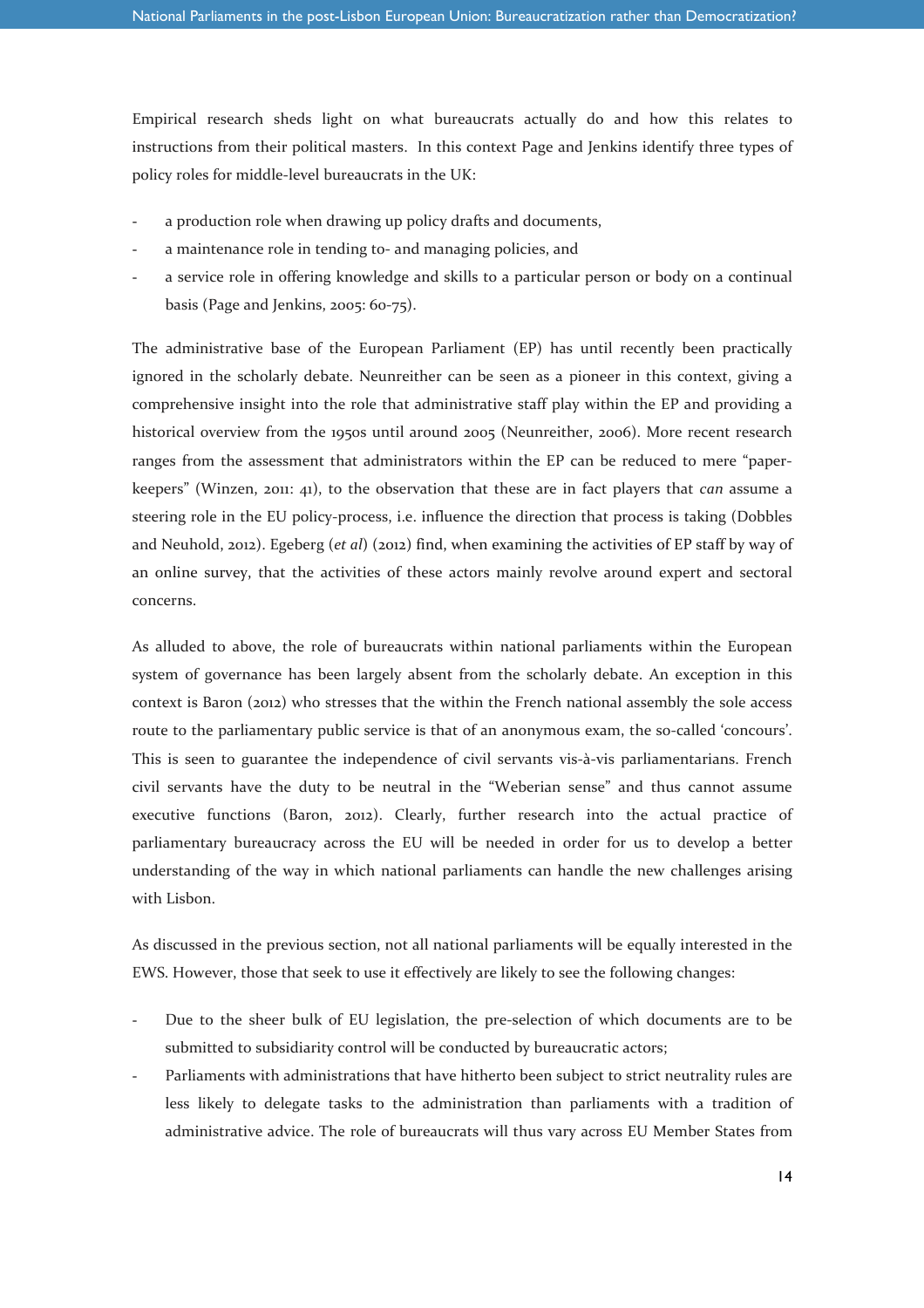performing a production-role to a service-role. One might even go as far as assuming that in some member states civil servants (will) fulfil a role which could be classified as a 'steering role'. For the EWS this could imply that administrators (pre-)select legislative acts that are to be submitted to a subsidiarity check.

- Now that the Lisbon Treaty is in force, bureaucratic players will cooperate increasingly in order to alert other parliaments as regards to those pieces of legislation which give rise to subsidiarity concerns within their respective system.
- As mentioned in the section on Europeanization, smaller or poorer countries may experience less bureaucratization due to budgetary constraints.

Thus, taking into account that national parliaments will experience different degrees of Europeanization, the impact on the role of parliamentary bureaucracies can be captured as follows:

| Degree of<br><b>Bureaucratization</b> | <b>Indicators: Role of Staff</b>                                                                                                                                                                                              |
|---------------------------------------|-------------------------------------------------------------------------------------------------------------------------------------------------------------------------------------------------------------------------------|
| Low                                   | Procedural advice, organization of meetings                                                                                                                                                                                   |
| Medium                                | Service role: offering advice to MPs and committees                                                                                                                                                                           |
| High                                  | Service and emergent steering role: Devolution of responsibilities<br>from MPs/committees to civil servants, e.g. pre-sampling of legislation,<br>drafting of opinions/resolutions; role in interparliamentary<br>cooperation |

**Table 2** The Bureaucratisation of National Parliaments after the Lisbon Treaty

In order to research these questions within the practical political process, this requires the study of the process of European affairs scrutiny within national parliaments. The focus should be on *what* administrators do, i.e. on the identification of their tasks and responsibilities, in order to determine the extent to which they facilitate scrutiny. When studying the transnational cooperation of administrative players across Member States, the emphasis would need to be on the tasks of the network of National Parliamentary Representatives in the European Parliament as a permanent coordination mechanism in Brussels, but also on the nascent coordination between EAC secretaries at the margin of COSAC meetings.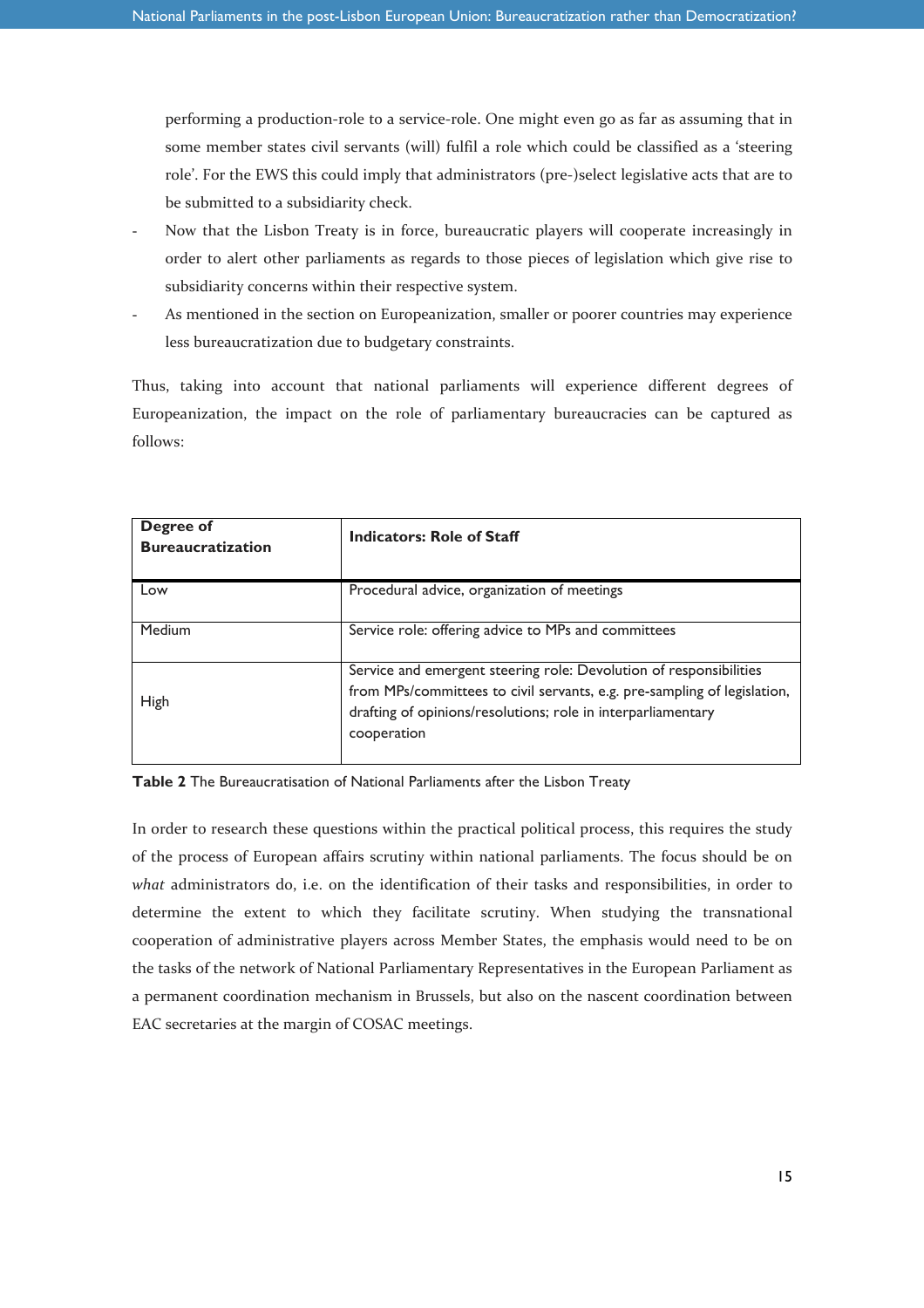## **Towards a Typology of National Parliaments**

The objective of this article has been to develop a framework for the study of Europeanization of national parliaments after Lisbon. In this context, Europeanization was understood as the adaptation of national parliaments' internal arrangements and external contacts in order to make effective use of the new system. In particular, the article has addressed two inter-linked questions: What kind of parliaments are likely to Europeanize in reaction to Lisbon, to what extent, and how does this Europeanization express itself?

In the previous sections, we have argued that the effective use of the EWS requires national parliaments to increase the size and role of their bureaucracies and to engage extensively with other national parliaments and European actors. An initial scale for measuring the extent of bureaucratization and transnationalization was developed. Once these two dimensions are combined, nine types of national parliaments emerge, ranging from national parliaments that have a low score on bureaucratization and transnationalization to national parliaments that have a high score on both dimensions.

If bureaucratization and transnationalization are seen as the outcome of Europeanization, then a national parliament's combined score on the two dimensions can be used as a measure of the degree of that national parliament's Europeanization. Thus, a national parliament that has built up an extensive network of contact with other national parliaments and/or European actors and a great administrative capacity to deal with EU affairs is highly Europeanized and will be an active player in EU affairs scrutiny ("active scrutinizer), where as a national parliament that performs average on both dimensions has become somewhat Europeanized. A parliament that has low bureaucratic involvement in the scrutiny of EU affairs and that engages little in cross-border cooperation is only weakly Europeanized and will most likely perform a limited amount of scrutiny ("bystander").

|                      | Bureaucratization | Low          | Medium | <b>High</b>          |
|----------------------|-------------------|--------------|--------|----------------------|
|                      |                   |              |        |                      |
| Transnationalisation |                   |              |        |                      |
|                      |                   |              |        |                      |
| Low                  |                   | "Bystanders" |        |                      |
| Medium               |                   |              |        |                      |
| High                 |                   |              |        | "Active scrutinizer" |

**Table 3** Levels of Europeanization (Darker shades indicate higher degrees of Europeanisation)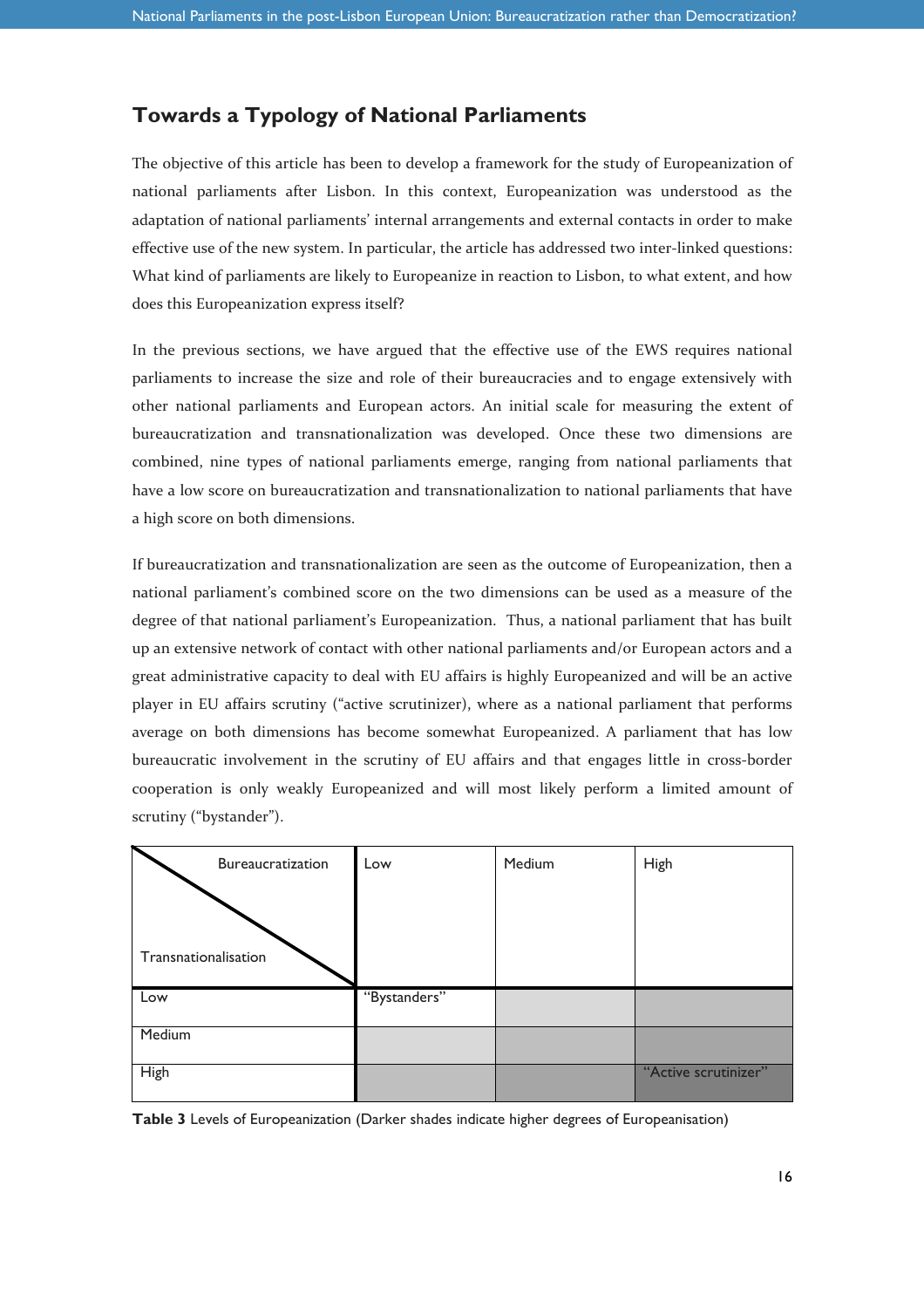However, it is unlikely that all nine types occur in reality or that cases will be evenly distributed across types. Most national parliaments can be expected to have a similar level of development on both bureaucratization and transnationalization (low-low, medium-medium, high-high) and thus be somewhere on the spectrum between bystander and active scrutinizer. As we have discussed in the previous section, transnationalization *is linked* to some extent to bureaucratization. Before a parliament can actively contribute to discussions with other actors, it has to have the capacity to scrutinize legislation and develop viewpoints. A certain bureaucratic capacity would thus be a requirement for transnationalization. For that reason, we do not expect to find national parliaments with a high level of transnationalization and a low level of bureaucratization. We also do not expect to find the reverse, low transnationalization coinciding with high bureaucratization. One can conceive of two reasons for a low level of transnationalization. Firstly, a national parliament may have little interest in EU affairs. In that case, extensive investment in bureaucratic capacity is unlikely. Secondly, a national parliament may focus on the domestic context of EU affairs, i.e. on mandating the national government. As such a strategy creates a power struggle between parliament and government, issues will be very politicized. While bureaucratic actors may still be needed to provide expertise, it is unlikely that they would be given a high degree of responsibility – i.e. play what we have termed a 'steering role'. They can be expected to perform a service role (provision of advice), which depending on the extent, may corresponds to a low or medium level of bureaucratization.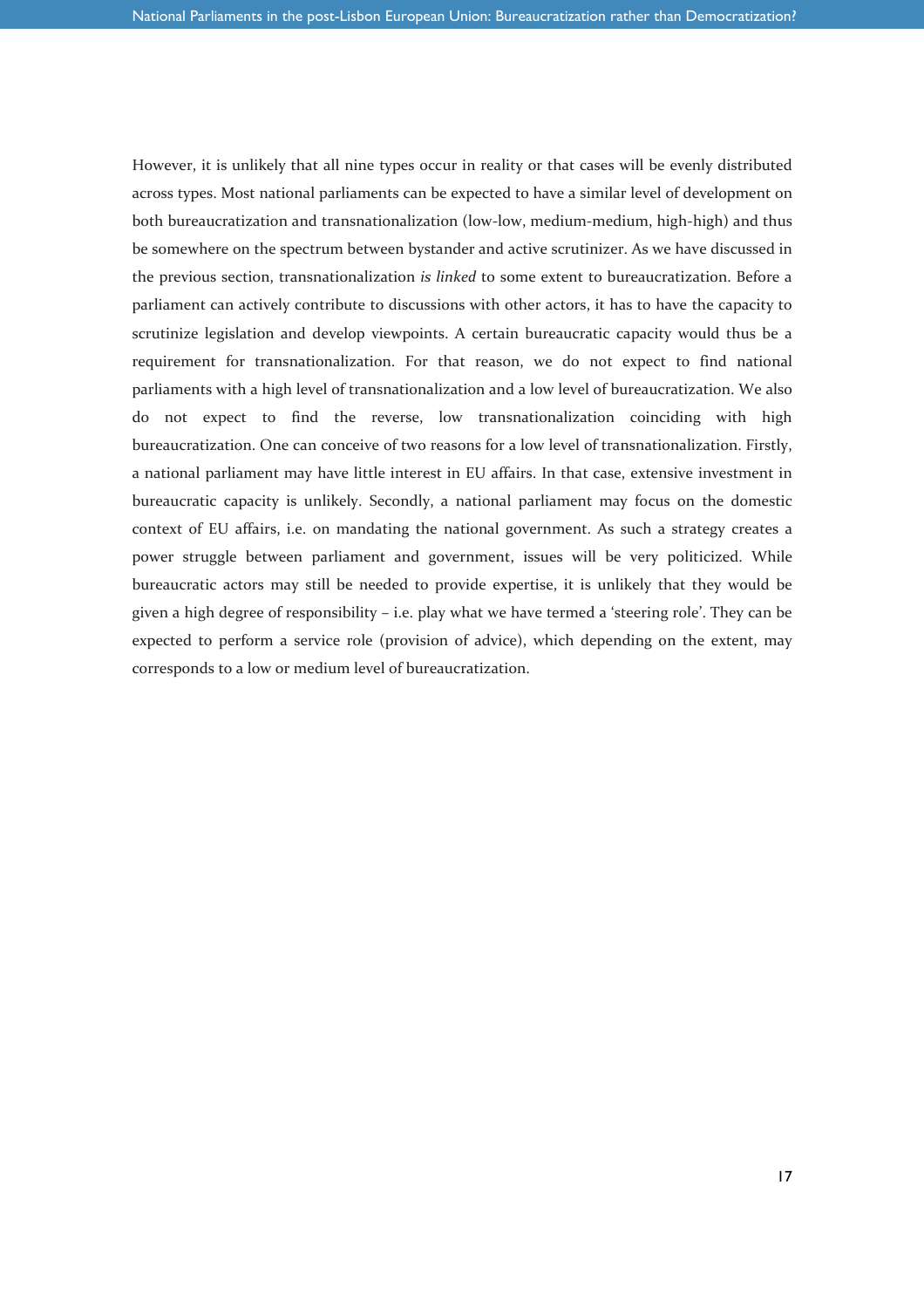### **Concluding remarks**

Strengthening the role of national parliaments has since Laeken been seen as one of the ways of addressing the EU's fragile democratic legitimacy, and the reforms contained in the Lisbon Treaty have provided a number of measures towards this aim. This article has focused on the extent to which the organization and work of national parliaments is likely to be affected by the Treaty of Lisbon, examining the way in which the performance of national parliaments in making use of their new powers will depend on their capacity, both individually and collectively. National parliaments need to adapt to the changing opportunity structure post-Lisbon, heralding a trend that will see national parliaments undergo processes of Europeanization. The extent of such Europeanization will depend on existing working practices, available resources and the party political context.

In looking more closely at the ensuing dynamics, we identified bureaucratization and transnationalization as the two processes closely linked to Europeanization: national parliaments will confront pressures to build up technical capacity to deal with a larger number of European legislative dossiers, and to network more systematically and within limited time-horizons with chambers in other member states. Both of these pressures are likely to see at least some if not all national parliaments rely to a greater extent on unelected officials who may develop a 'steering role' in the management of EU-related parliamentary affairs. In that regard, the Europeanization of national parliaments leads inevitably back to the question of the effect on the EU's democratic deficit, with the counterintuitive outcome that the Lisbon reforms empower parliamentary bureaucrats rather than elected deputies.

The Europeanization of national parliaments after Lisbon has in recent years become an important concern of a number of scholars, though often with a narrow focus on the functioning of the EWS (e.g. Kiiver, 2012; De Wilde, 2012: Barrett, 2012: Kaczynski, 2011). However, as we have argued here, there is also the need for broader research on the topic such as, for example, the work undertaken by the cross-national research project OPAL (Observatory of Parliaments after the Lisbon Treaty). As part of this project, different teams are currently assessing the bureaucratization (Christiansen *et al*, 2014) and transnationalization of national parliaments (e.g. Heffler *et al*, 2014).

Our initial findings point to such a trend of Europeanization leading to a greater bureaucratization of national parliaments (c.f. Högenauer and Neuhold, 2012). This bureaucratization affects both the internal scrutiny of EU legislative documents and first coordination attempts between EAC secretaries. It has thus both a domestic and a transnational dimension.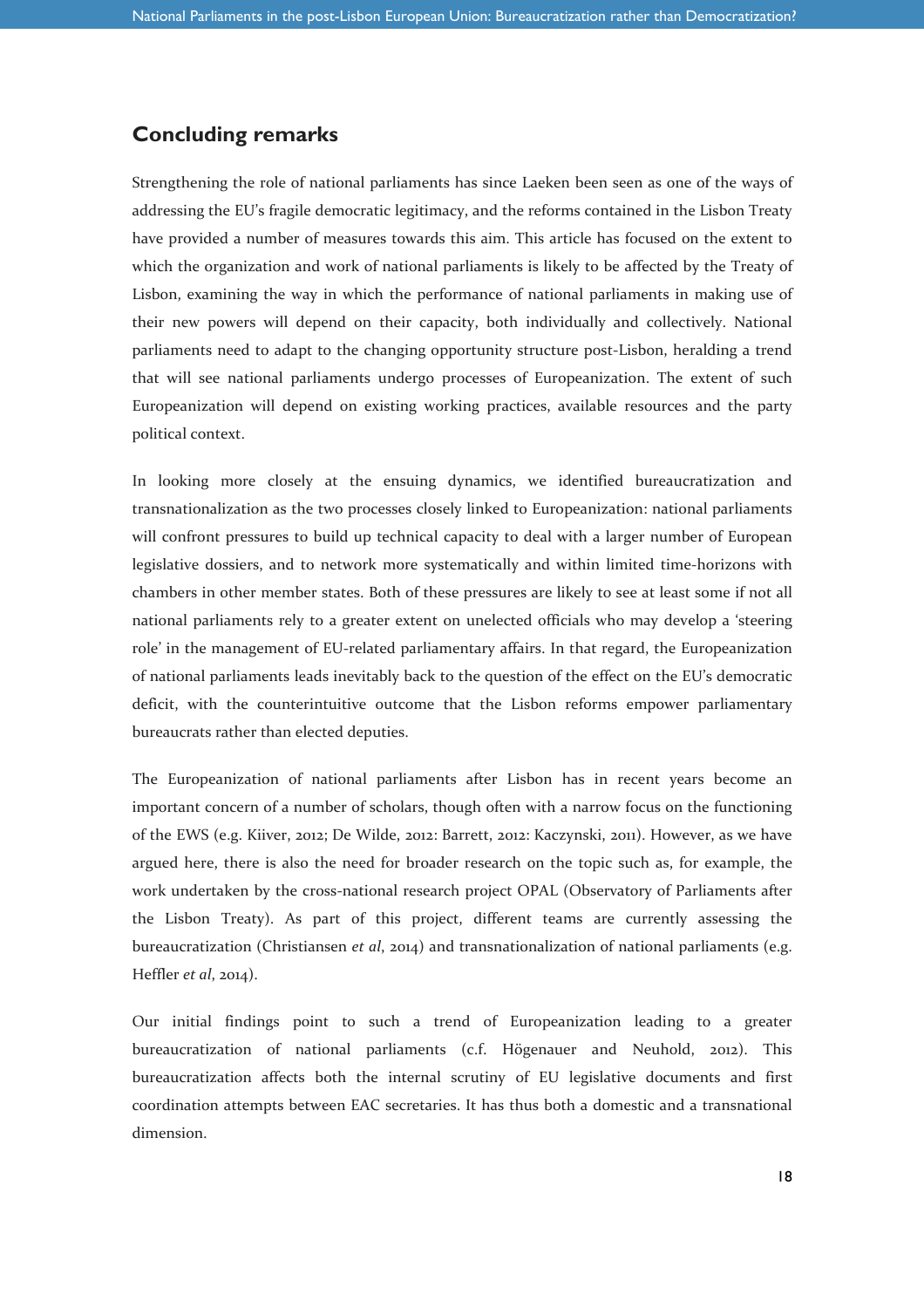The initial impression – yet to be confirmed through more substantive research – here is not encouraging from a democratic theory perspective: whereas the involvement of national parliaments in EU decision-making was meant to reduce the 'democratic deficit' by giving national MPs a greater role in European affairs, it may actually lead to the creation of new bureaucratic networks and thereby empower administrative actors rather than elected representatives. If one takes into account the complexity and the reduced transparency stemming from the inclusion of yet another set of institutions in the EU decision-making process, the potential of the treaty changes to provide a significant improvement regarding the 'democratic deficit' appears to be in question.

Overall, given the limited powers conferred upon national parliaments under the EWS, it is likely, at least in the short- to medium-term, that the 'reverse effect' of the EWS on the work of national parliaments will actually turn out to be stronger than the actual impact that national parliaments will have on the scrutiny of European legislative proposals.<sup>iv</sup> At the same time, it seems from the vantage point adopted here that what will be strengthened as a result of these processes is not so much the democratization of the EU, but rather the role of bureaucratic networks facilitating the cooperation among, and the work within, national parliaments in Europe.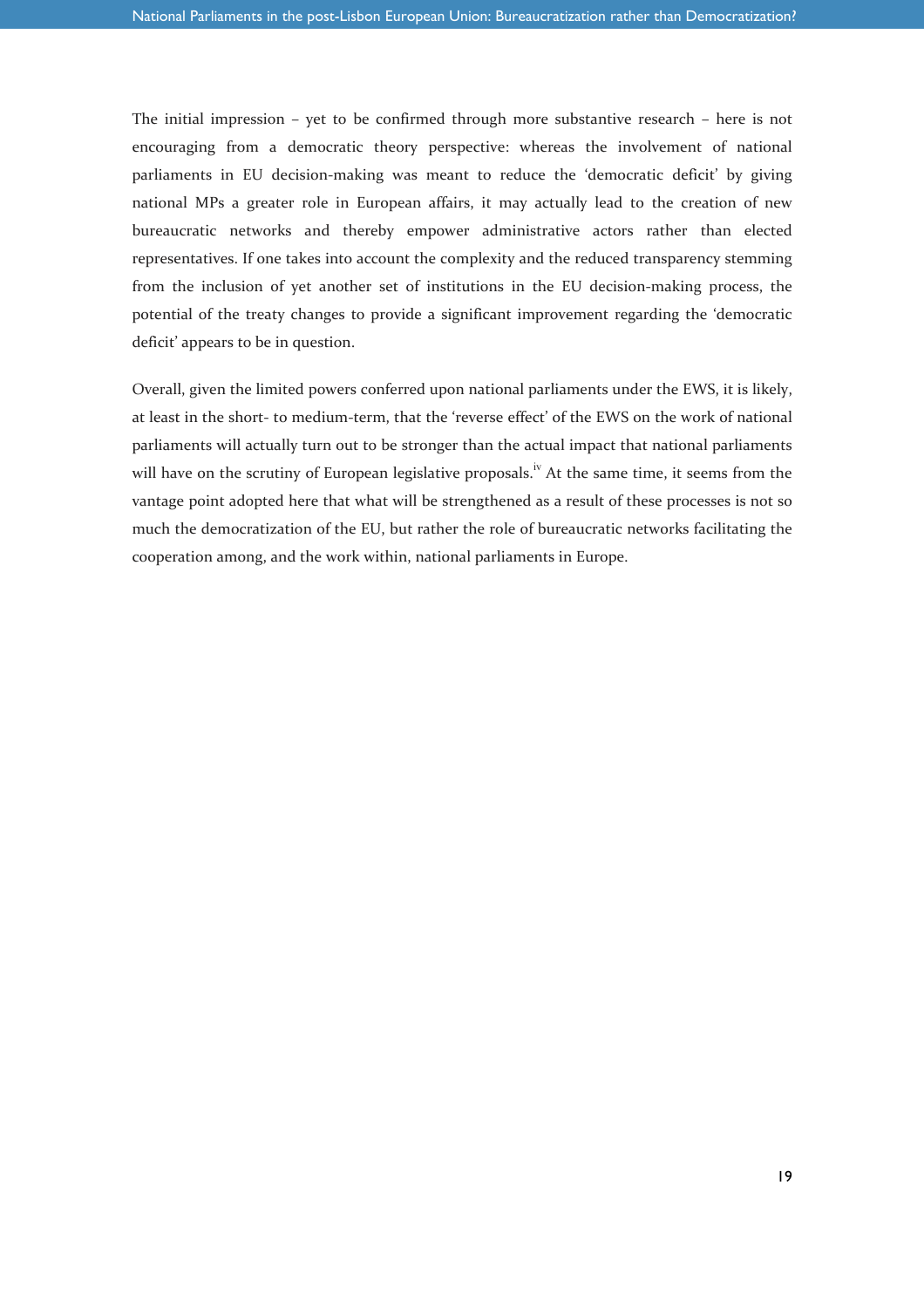## **Bibliography**

- Arnold, D. (1987) Political Control of Administrative Officials. *Journal of Law, Economics, & Organization* 3(2): 279-286.
- Auel, K. (2005) Introduction: The Europeanization of Parliamentary Democracy. *Journal of Legislative Studies* 11(3-4): 303-318.
- Auel, K. (2006) The Europeanisation of the German Bundestag: Institutional Change and Informal Adaptation. *German Politics* 15(3): 249-268.
- Auel, K. and Benz, A. (2005) The Politics of Adaptation: Europeanisation of National Parliamentary Systems. *Journal of Legislative Studies* 11(3-4): 372-393.
- Baron, F. (2012, forthcoming) Civil servants: how to support the political level: The French Case. In: C. Neuhold, S. Vanhoonacker and L. Verhey (eds.) *Civil Servants and Politics.* Basingstoke: Palgrave, in press.
- Barret, G. (2012). The Early Warning Systems: Some Early Reflections. Presented at *Parliaments in the European Union after Lisbon.* 23-24 February, Maastricht, the Netherlands.
- Benz, A. (2007) Accountable Multilevel Governance by the Open Method of Coordination?. *European Law Journal* 13(4): 505-522.
- Berg, C, Van den (2011) Transforming for Europe. The Reshaping of National Bureaucracies in a system of multi-level governance, Leiden: Leiden University Press.
- Börzel, T. (2002) Pace-Setting, Foot-Dragging, and Fence-Sitting: Member State Responses to Europeanization. *JCMS* 40(2): 193-214.
- Börzel, T., Risse, T. (2003).Conceptualizing the Domestic Impact of Europe. In: K. Featherstone and C. Radaelli (eds.) *The Politics of Europeanization*. Oxford: Oxford University Press, pp. 55-78.
- Christiansen, T., Högenauer A., Neuhold C. (under contract) *Parliamentary Administrations in the European Union.* Basingstoke: Palgrave Macmillan.
- Cooper, I. (2006) The Watchdogs of Subsidiarity: National Parliaments and the Logic of Arguing in the EU. *JCMS* 44(2): 281-304.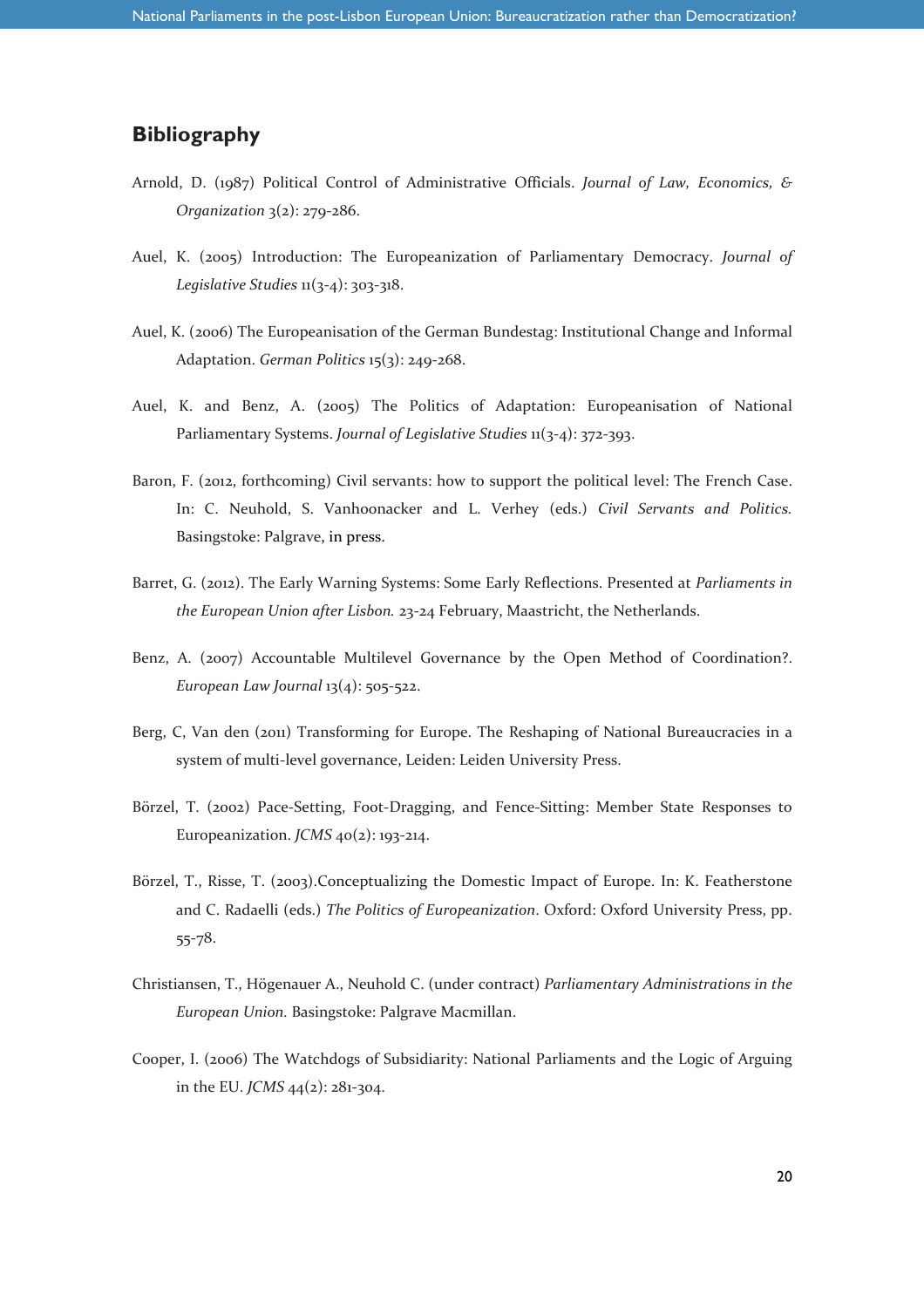- Cooper, I. (2012) A 'Virtual Third Chamber' for the European Union? National parliaments after the Treaty of Lisbon. *West European Politics*, 35(3): 441-465.
- COSAC (2008), Nineth bi-annual report: Development in European Union Procedures and Practices Relevant to Parliamentary Scrutiny. http://www.cosac.eu/documents/bi-annualreports-of-cosac/.
- Damgaard, E. and Jensen, H. (2005) Europeanisation of Executive-Legislative Relations: Nordic Perspectives. *Journal of Legislative Studies* 11(3-4): 394-411.
- De Ruiter, R. (2010) EU soft law and the functioning of representative democracy: the use of method of open coordination by Dutch and British parliamentarians. *Journal of European Public Policy* 17(6) 874-890.
- De Wilde, P. (2012). Why the Early Warning System Does not Alleviate the Democratic Deficit. Presented at *Parliaments in the European Union after Lisbon*. 23-24 February, Maastricht, The Netherlands.
- Dimitrakopoulos, D. (2001) Incrementalism and Path Dependence: European Integration and Institutional Change in National Parliaments. *JCMS* 39(3): 405-22.
- Dobbels, M. and Neuhold C. (2012) The Roles Bureaucrats Play': The Input of European Parliament (EP) Administrators into the Ordinary Legislative Procedure: A Case Study Approach, *Journal of European Integration*, DOI:10.1080/07036337.2012.689832.
- Egeberg, M., Gornitzka, A., Trondal, J. and Johannessen, M. (2012) Parliament Staff: Unpacking the Behaviour of Officials in the European Parliament, *Journal of European Public Policy*, DOI: 10.1080/13501763.2012.718885, pp. 1-20.
- European Council (2001), Laeken Declaration on the Future of the European Union, http://european-convention.eu.int/pdf/lknen.pdf.
- Gailmard, S. (2002) Expertise, Subversion and Bureaucratic Discretion. *JLEO* 18(2): 536-555.
- Gailmard, S. and Patty, J (2007) Slackers and Zealots: Civil Service, Policy Discretion, and Bureaucratic Expertise. *American Journal of Political Science* 51(4): 873-889.
- Goetz (2000) Europeanisation and national executives: a cause in search of an effect. *West European Politics*, 23(4): 211-231.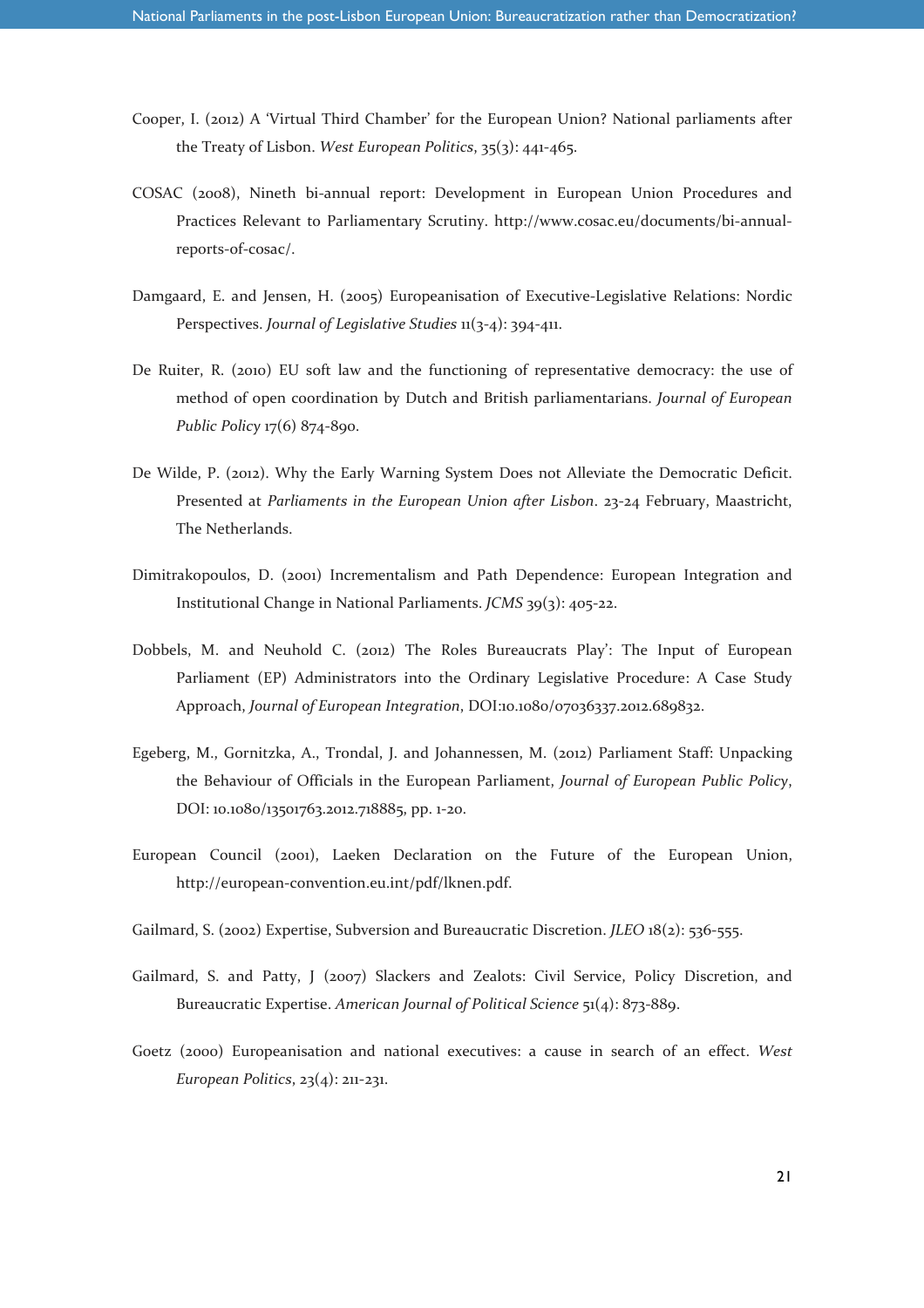- Hansen, T. and Scholl, B. (2002) Europeanization and Domestic Parliamentary Adaptation A Comparative Analysis of the Bundestag and the House of Commons. *European Integration Online Papers* 6(15).
- Harmsen, R. (1999) The Europeanization of National Administrations: A Comparative Study of France and the Netherlands. *Governance* 12(1): 81-113.
- Hefftler, C., Neuhold, C., Rozenberg, O., Smith, J, Wessels, W. (under contract) (eds): The Palgrave Handbook of National Parliaments and the European Union, London: Palgrave, Macmillan.
- Högenauer A., Neuhold C. (2012), National Parliaments After Lisbon: Administrations on the Rise? *UACES General Conference*, Passau: 3-5 September.
- Holzhacker R. (2007), Parliamentary Scrutiny. In: P. Graziano, M. Vink. *Europeanization: New Research Agendas*. Basingstoke: Palgrave Macmillan, pp. 141-53.
- Huber, J. (2000) Delegation to civil servants in parliamentary democracies*. European Journal of Political Research* 37(3): 397-413.
- Kaczynski, P. (2011) Paper tigers or sleeping beauties? National Parliaments in the post-Lisbon European Political System. *Europe*. Brussels, 2011.
- Kassim, H. (2003), The National Co-ordination of EU Policy: Must Europeanisation Mean Convergence?. In: K. Featherstone and C.M. Radaelli (eds.) *The Politics of Europeanisation*: *Theory and Analysis*. Oxford: Oxford University Press, pp. 83-111.
- Kiiver, P. (2006) The National Parliaments in the European Union: A Critical View on EU Constitution-Building. The Hague: Kluwer Law International.
- Kiiver, P. (2011) The Early-Warning System for the Principle of Subsidiarity: The National Parliament as a Conseil d'Etat for Europe*. European Law Review* 36: 98-108.
- Kiiver, P. (2012) The Early Warning System for the Principle of Subsidiarity. Constitutional theory and empirical reality. London and New York: Routledge.
- Knill, C. (2001) The Europeanisation of National Administrations. Patterns of Institutional Change and Persistence. Cambridge: Cambridge University Press.
- Knill, C. and Lehmkuhl, D. (2002) The National Impact of European Union Regulatory Policy: Three Europeanization Mechanisms. *European Journal of Political Research* 41(2): 255–80.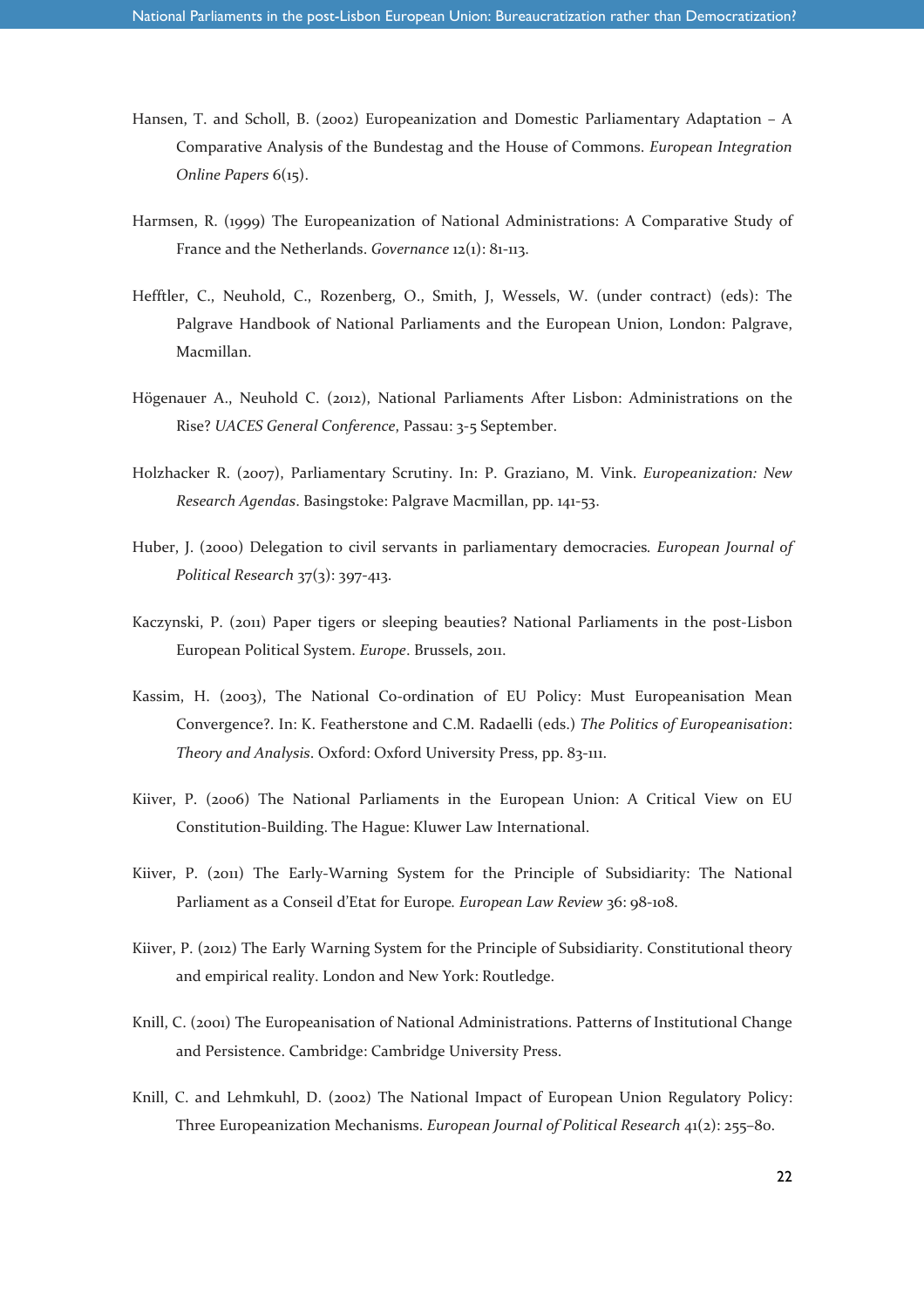- Ladrech, R. (1994) Europeanization of Domestic Politics and Institutions: The Case of France. *JCMS* 32(1): 69–88.
- Laursen, F. (2005) The Role of National Parliamentary Committees in European Scrutiny: Reflections Based on the Danish Case. *Journal of Legislative Studies,* 11(3-4): 412-427.
- March, J.G., Olsen, J.P. (1984) The New Institutionalism: Organizational Factors in Political Life. *American Political Science Review* 78(3): 734-749.
- Maurer, A. and Kietz, D. (2004) Die neuen Rechte der nationalen Parlamente: Umsetzungsprobleme und Empfehlungen. *SWP Diskussionspapier*.
- Maurer, A., Wessels, W. (eds) (2001) National parliaments on their ways to Europe: Losers or latecomers?. Baden-Baden: Nomos.
- McCubbins and Schwartz (1984) Congressional oversight overlooked: Police patrols versus fire alarms. *American Journal of Political Science* 28: 16-79.
- Miklin, E., and Crum, B., (2011) Inter-Parliamentary Contacts of Members of the European Parliament. Report of a Survey. *RECON Online Working Paper 2011/08*, Oslo: ARENA – Centre for European Studies.
- Moe, T. (1990) Political Institutions: The Neglected Side of the Story. *Journal of Law, Economics & Organization* 6: 213-253.
- Moravcsik, A. (1995) Why international cooperation strengthens national executives: The case of the European Community. Paper presented at the ECSA Conference; 1995, Charleston, SC.
- Neuhold, C., Vanhoonacker, S. and Verhey, L. (2012 forthcoming) *Civil Servants and Politics*. Basingstoke: Palgrave.
- Neunreither, K. (2006) Elected legislators and their unelected assistants in the European Parliament. *Journal of Legislative Studies*, 8(4): 40-60.
- Norton, P. (ed.) (1996) *National parliaments and the European Union.* London: Frank Cass.
- O'Brennan, J. and Raunio, T. (2007) *National parliaments within the enlarged European Union*. London: Routledge.
- Olsen, J. (1997), European Challenges to the Nation State. In: B. Steunenberg and F. van Vught (eds.) *Political Institutions and Public Policy*. Amsterdam: Kluwer Academic Publishing, pp. 157-88.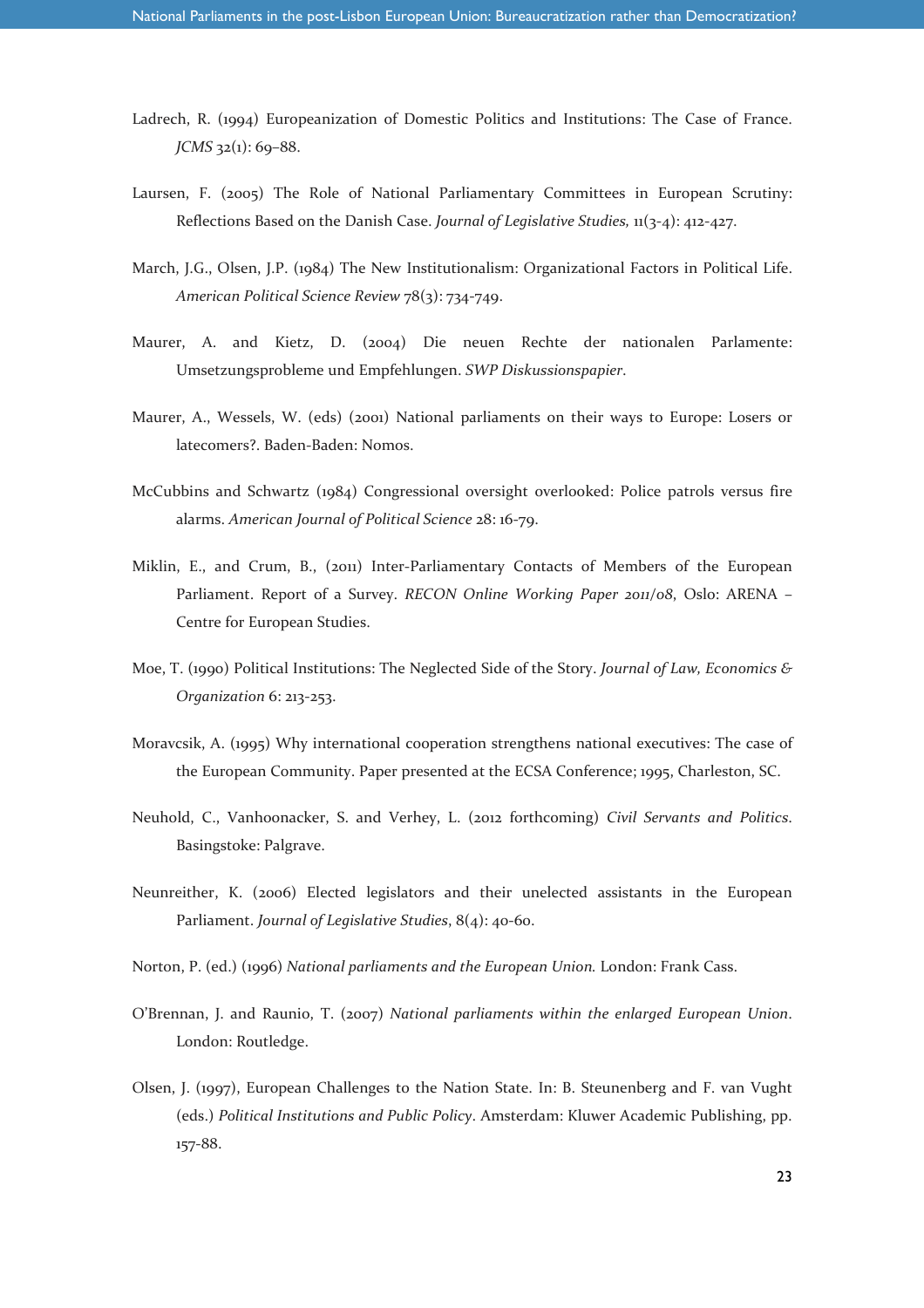- Olsen, J. (2005) Maybe it is time to rediscover bureaucracy *Journal of Public Administration Research and Theory* 16(1): 1-24.
- Page, E. and Jenkins, B. (2005) *Policy Bureaucracy: Government With a Cast of Thousands.* Oxford: Oxford University Press.
- Radaelli, C.M. (2003) The Europeanization of Public Policy. In: K. Featherstone and C.M. Radaelli (eds.) *The Politics of Europeanization*. Oxford: Oxford University Press, pp. 27-56.
- Raunio, T. (1999), Always One Step Behind? National Legislature and the European Union, *Government and Opposition*, Vol 34(2), pp. 180-202.
- Raunio, T. (2007) National legislatures and the Constitutional Treaty. In: J. O'Brennan and T. Raunio (eds.) *National Parliaments within the Enlarged European Union: From 'victims' of integration to competitive actors?*. Abingdon: Routledge, pp. 79-92.
- Raunio, T. (2009) National Parliaments and European Integration: What We Know and Agenda for Future Research. *Journal of Legislative Studies* 15(4): 317-334.
- Raunio, T. (2010) Destined for Irrelevance? Subsidiarity Control by National Parliaments, Europe Working Paper 36/2010, Real Instituto Elcano.
- Raunio, T. and Wiberg M. (2009), How to Measure the Europeanisation of a National Legislature? *Scandinavian Political Studies*, Vol. 33(1), pp. 74-92.
- Risse, T., Green Cowles, M. and Caporaso, J.A. (2001) Europeanization and Domestic Change: Introduction. In: M. Green Cowles, J.A. Caporaso and T. Risse (eds.) *Transforming Europe. Europeanization and Domestic Change.* Ithaca, NY: Cornell University Press, pp.1–2.
- Rothenberger, S. and Vogt, O. (2007) The "Orange Card": A Fitting Response to National Parliaments' Marginalisation in EU Decision-Making?. Paper presented at the WSP Conference *"Fifty Years in Interparliamentary Cooperation"*, 13 June, Berlin.
- Weber (1978) [1922] *Economy and Society* (G. Roth and C. Wittich, eds.). Berkeley CA: University of California Press.
- Weber-Panariello, P.A. (1995) *Nationale parlamente in der Europäischen Union*. Baden-Baden: Nomos.
- Winzen, T. (2011) Technical or Political? An Exploration of the Work of Officials in the Committees of the European Parliament. Journal of Legislative Studies  $17(1)$ : 27 – 44.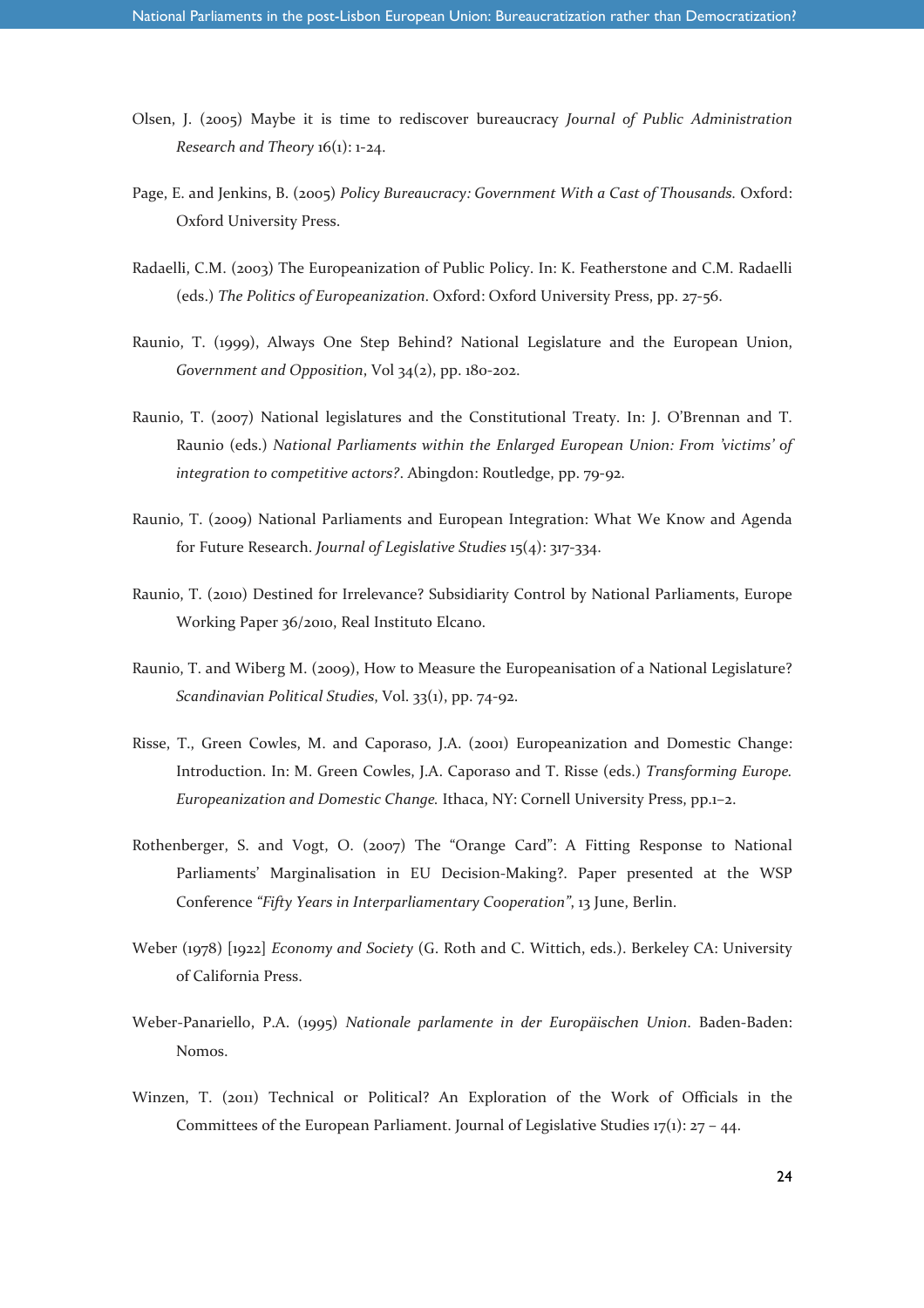- Wishart, I. (2012) 'Right to Strike' law withdrawn. European Voice 13 March, http://www.europeanvoice.com/article/imported/-right-to-strike-lawwithdrawn/75103.aspx.
- Woldendorp J., Keman H., Budge I. (2000), Party Government in 48 Democracies (1945-1998), Dordrecht, Kluwer Academic Publishers.